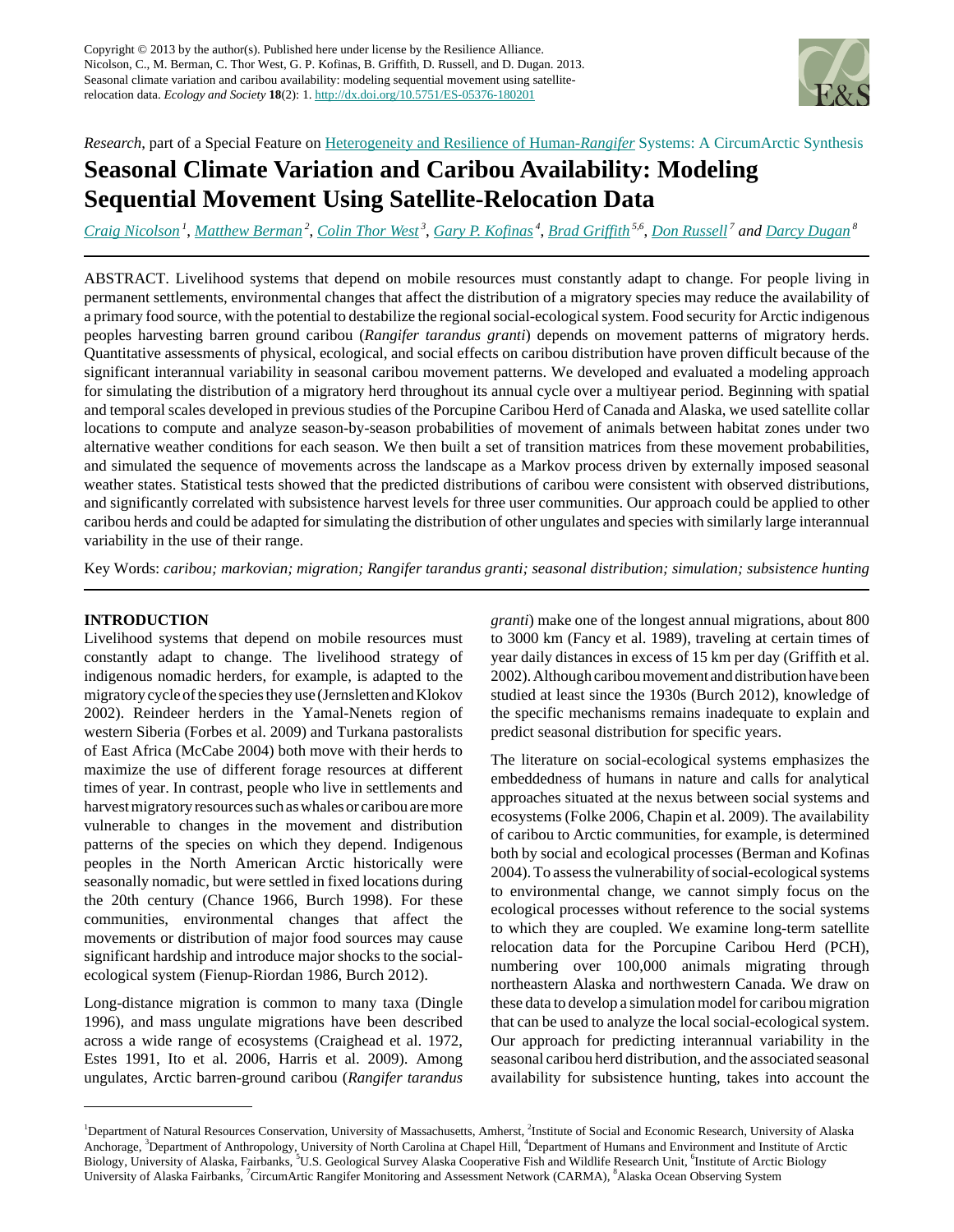path-dependent sequential nature of caribou movement, the role of seasonally varying environmental conditions, and the location of human settlements.

The research addressed four objectives: (1) show that recorded individual movements of caribou can explain both the seasonal distribution of the herd and differences in caribou availability to rural communities among years; (2) test the hypothesis that movement of individuals in the herd responds to seasonal climate variation; (3) simulate the path-dependent sequence of movements that produce seasonal caribou distribution; and (4) link variation in community seasonal harvests to population-level caribou distribution. We began with two hypotheses: (H1) the observed location of an individual animal in a given season affects where it will move in its region during the next season, and (H2) a set of ecological drivers such as snow depth, insect levels, etc., also influence the animal's movements.

#### **STUDY AREA**

The study area encompasses the annual range of the Porcupine Caribou Herd, a region covering ~290,000 km² in the Northwest Territories, Yukon Territory, and Alaska (Fig. 1). In general, the herd moves from northern coastal calving areas in the spring to southern taiga areas in the winter. Calving tends to coincide with the rapid growth of protein-rich vascular tundra plants, which provide critical forage for lactating cows (Griffith et al. 2002, McNeil et al. 2005). As summer progresses, animals move to coastal zones or mountain ridges where breezes provide some relief from insect harassment (Walsh et al. 1992). Caribou start moving south in August, and rut in early October, wintering in river valleys and slopes in the Ogilvie and Richardson mountains and the southern Brooks Range (Russell et al. 1993, Russell and McNeil 2005). These taiga zones provide energy-rich lichen, which caribou access by digging through snow with their uniquely adapted hooves. Pregnant cows begin the spring migration north toward the coast in March or April.

PCH are harvested almost exclusively by indigenous hunters from Alaska villages of Kaktovik, Arctic Village, Venetie, and Fort Yukon, as well as from Canadian communities of Old Crow, Fort McPherson, and Aklavik. The approximate annual harvest rate is 2 to 4% (Hanley and Russell 2000). Harvesting opportunities vary across villages based on their location within the PCH seasonal migration pattern and the annual variation in this pattern. Arctic coastal communities, Kaktovik and Aklavik, mostly take caribou from late spring to early fall, while interior communities harvest most animals during fall and spring migration. Wolves take an estimated 5.8 to 7.4% of adult caribou annually, primarily in fall and winter (Hayes and Russell 2000). Fluctuations in herd size appear to be governed more by changes in forage or weather events than by hunting or predation (Griffith et al. 2002, Arthur et al. 2003). During the time period covered by our study, the PCH increased from around 145,000 caribou to 178,000 (1985-1989), then declined to 123,000 by 2001.

**Fig. 1**. Study area: the range of the Porcupine Caribou Herd, from Kofinas and Braund (1998:14), divided into ecological movement zones (1-13) and subzones (dashed lines within zones).



#### **METHODS**

#### **Satellite collar locations, 1985-2003**

Satellite collars were first deployed on Porcupine Caribou in 1985. A cooperative arrangement between several Canadian and U.S. government agencies funded the placement and data retrieval costs of between 8 and 25 collars each year from 1985 to July 1995, when the program was ended because of financial constraints. In October 1997 a new satellite-collaring program restarted and 10 cows were collared. This program continued through 2003 with the goal of maintaining at least 7 collared cows each year. From April 1985 to December 2003, a total of 68 individual animals were collared, providing 23,670 satellite collar locations. Frequency of location data varies across years and seasons, and across individual animals (Table 1).

Since the 1980s, satellite collars have provided rich datasets tracking the movement of individual animals, and a long-term dataset exists therefore to develop and validate models of caribou movement and distribution. Eastland (1991) used this dataset to map the herd's fall distribution, and used dietary intake to explain their proximity to the community of Old Crow, one of the PCH user communities. Griffith et al. (2002) correlated annually varying collar locations during calving with variations in the Normalized Difference Vegetation Index (NDVI), a remote-sensed index of the rate of green-up,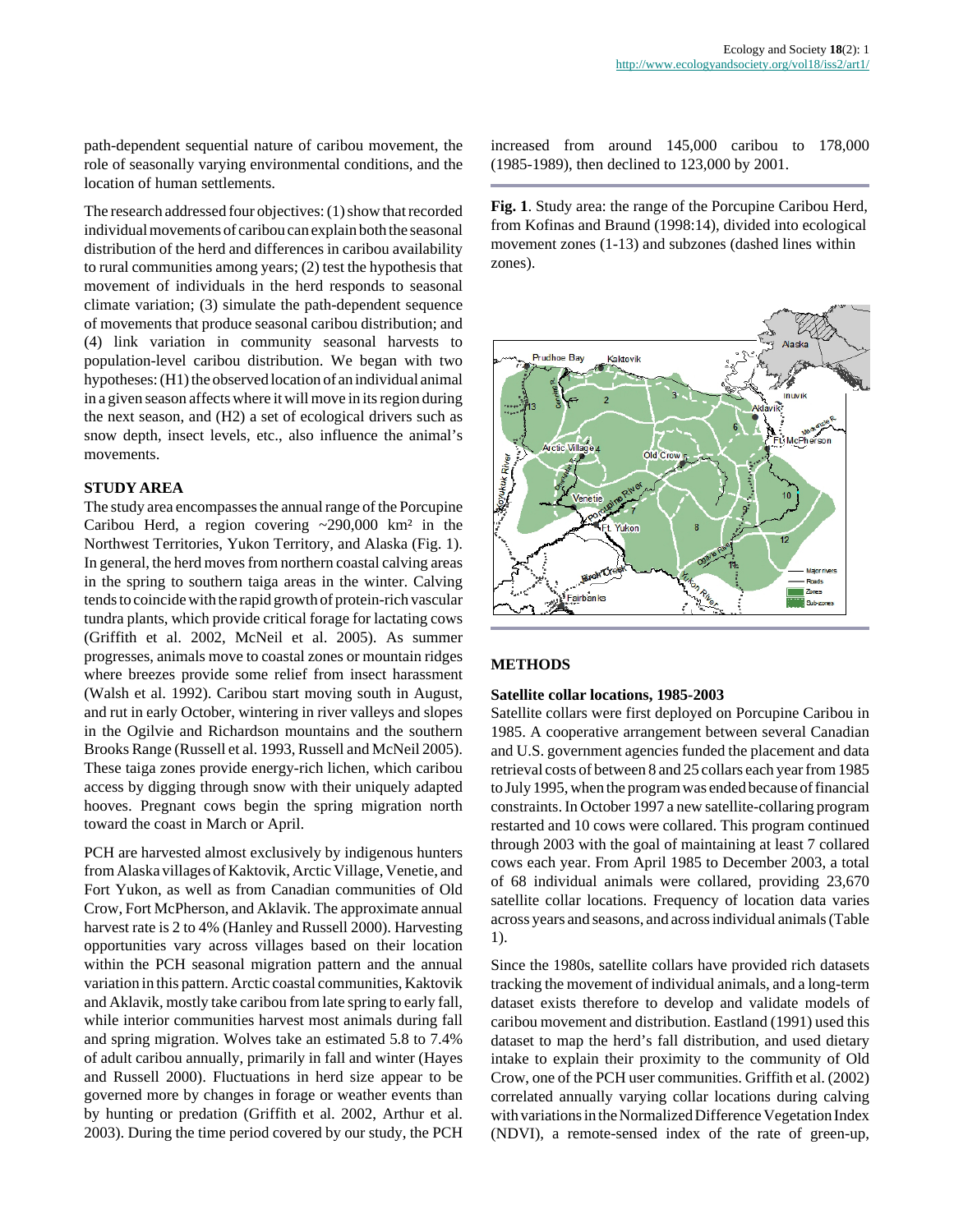| Caribou movement year | Calving | Post-<br>calving | Early<br>summer | Mid-<br>summer | Early fall | Rut | Winter        | Spring         |
|-----------------------|---------|------------------|-----------------|----------------|------------|-----|---------------|----------------|
| 1985                  | 8       | $\overline{7}$   | 7               | 8              | 8          | 8   | $\mathcal{I}$ | $\overline{7}$ |
| 1986                  |         | 5                | 10              | 5              | 5          | 5   | 8             | 10             |
| 1987                  | 10      | 10               | 10              | 11             | 11         | 10  | 15            | 12             |
| 1988                  | 16      | 17               | 15              | 14             | 13         | 15  | 13            | 12             |
| 1989                  | 20      | 19               | 20              | 21             | 21         | 20  | 17            | 12             |
| 1990                  | 10      | 10               | 10              | 8              | 8          | 4   |               | 3              |
| 1991                  | 5       | 5                | 3               | 3              | 3          | 3   | 3             |                |
| 1992                  | 12      | 12               | 11              | 11             | 11         | 11  | 10            |                |
| 1993                  | 8       | 8                |                 | 8              | 8          | 8   | 8             |                |
| 1994                  |         | 6                |                 | 6              | 5          | 4   |               |                |
| 1995                  |         |                  |                 |                |            |     |               |                |
| 1996                  |         |                  |                 |                |            |     |               |                |
| 1997                  |         |                  |                 |                |            |     | 8             | 10             |
| 1998                  | 9       | 9                | 8               | 9              | 9          |     |               |                |
| 1999                  |         |                  | 6               |                |            |     |               |                |
| 2000                  |         |                  | 6               |                | 8          | 8   |               |                |
| 2001                  |         | 8                | 8               | 8              | 8          | 8   |               |                |
| 2002                  | 6       | 8                | 8               | 8              | 8          | 8   | 8             | 10             |
| 2003                  | 9       |                  |                 |                |            |     |               |                |

| Table 1. Number of collared animals by season. The eight seasons of a model year run from calving in the calendar year through  |
|---------------------------------------------------------------------------------------------------------------------------------|
| spring of the following calendar year, i.e., calving in model year 1985 represents June 1985, while spring migration represents |
| April/May 1986.                                                                                                                 |

demonstrating that annual concentrated calving areas were located in areas of high food abundance.

#### **Caribou movement zones and community hunting subzones**

For the spatial scale of our analysis and model, we used nested spatial units originally delineated by Kofinas and Braund (1998), and subsequently refined by Berman and Kofinas (2004). Kofinas and Braund divided the range into 12 large movement zones based on knowledge of seasonal caribou distribution patterns (Russell et al. 1993), as well as on expert local and scientific knowledge of caribou movement (Fancy et al. 1989, Eastland 1991, Russell et al. 1993). Within the 12 large movement zones, local hunters identified and delineated 38 smaller subzones at a scale relevant to their knowledge of the herd and harvesting opportunities (Berman and Kofinas 2004). We added one additional zone and subzone to account for recorded movements outside the 12 zones. Figure 1 illustrates the movement zones and community-specific subzones. Table 2 lists the habitat characteristics and use by communities of each subzone.

#### **Seasonal ecological drivers**

The Arctic Borderlands Ecological Knowledge Coop documented local ecological knowledge of relationships between PCH caribou movement and seasonal weather (Kofinas et al. 2002). The Sustainability of Arctic Communities Project drew on this local knowledge and science-based research to model social-ecological implications of climate change on caribou availability (Berman and Kofinas 2004, Berman et al. 2004, Kruse et al. 2004). McNeil et al. (2005) showed, using satellite collar data, that variation in climatic conditions can explain part of the seasonal variation in caribou distribution. Their analysis found differences in average seasonal distribution patterns between sets of years with different weather-related environmental conditions, e.g., shallow vs. deep winter snow, or early vs. late spring snowmelt. McNeil et al. (2005) addressed the probability of seasonal presence and absence of caribou in individual zones within the range of the PCH, but did not account for the possibility that caribou presence in a zone one season could be influenced by the distribution of animals in the previous season.

We built on this work and other studies to explore how the temporal sequence of climate outcomes and associated ecological drivers affects interannual variability, or the dynamics of movement between seasons. We defined the appropriate temporal scale for the analysis to match the seasonal activities of caribou that drive movement behavior (Russell et al. 1993). We divided the annual cycle into the same eight seasons used by McNeil et al. (2005), and used their classification system for seasonal environmental conditions most likely to affect movement. For each season, McNeil et al. (2005) identified one key environmental factor influencing caribou distribution, informed by local knowledge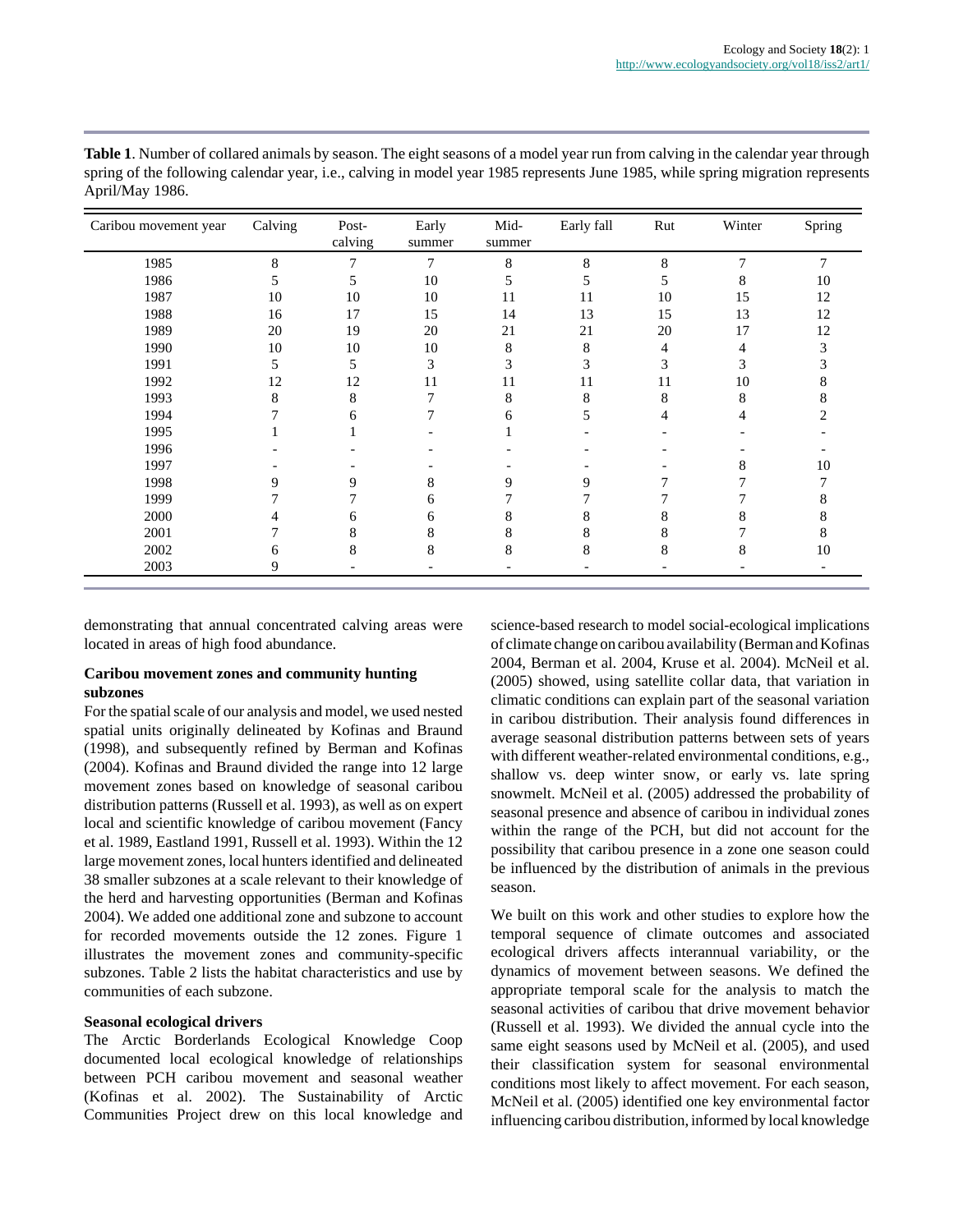| Zone | Name                                           | Habitat / topography by subzone                         |                                | Community      | $Near$ <sup><math>\overline{ }</math></sup> | $Far^{\dagger}$ |
|------|------------------------------------------------|---------------------------------------------------------|--------------------------------|----------------|---------------------------------------------|-----------------|
| 1.   | Coastal plain of ANWR                          | lowlands & open tundra<br>higher elevation tundra       | 1.1, 1.3, 1.6<br>1.2, 1.4, 1.5 | Kaktovik       | 1.1                                         | 1.2, 1.3, 1.4   |
| 2    | <b>Brooks Range</b>                            | mountain, alpine tundra                                 |                                |                |                                             |                 |
| 3    | <b>Yukon North Slope</b>                       | lowlands, open tundra                                   | 3.1, 3.2                       |                |                                             |                 |
|      |                                                | mountain, alpine tundra                                 | 3.3                            |                |                                             |                 |
| 4    | Southern Brooks foothills &<br>Chandalar Basin | mixed tundra / dwarf scrub                              | $4.1 - 4.4$                    | Arctic Village | 4.1                                         | 4.2             |
| 5    | Porcupine River Basin                          | mixture of forest, scrub, wetlands<br>(Crow Flats, 5.2) | $5.1 - 5.7$                    | Old Crow       | 5.1                                         | $5.2 - 5.5$     |
| 6    | Richardson Mountains                           | alpine tundra                                           | $6.1 - 6.5$                    | Aklavik        | 6.1                                         | 6.2, 6.3        |
|      | <b>Yukon Flats</b>                             | lowland forest & lakes                                  | $7.1 - 7.4$                    | Venetie        | 7.1                                         | 7.2             |
| 8    | North Ogilvie Mountains                        | mountain, alpine tundra                                 | 8.1, 8.2                       |                |                                             |                 |
| 9    | Dempster Highway                               | Eagle Plains                                            | 9.1                            | Fort McPherson | 6.5, 9.1                                    | 9.2, 9.3        |
|      |                                                | tundra, scrub                                           | 9.2, 9.3                       |                |                                             |                 |
| 10   | Peel River Plateau                             | mixed tundra / dwarf scrub                              |                                |                |                                             |                 |
| 11   | Ogilvie Mountains                              | alpine tundra                                           |                                |                |                                             |                 |
| 12   | MacKenzie Mountains                            | alpine tundra                                           |                                |                |                                             |                 |
| 13   | West of ANWR                                   | coastal lowlands through foothill                       |                                |                |                                             |                 |
|      |                                                | tundra                                                  |                                |                |                                             |                 |

**Table 2**. Caribou movement zones and habitat types within each zone.

† Near areas are generally accessible for hunting on day trips from the community, while hunting in far areas requires at least one overnight stay on the land, from Kofinas and Braund (1998).

and expert scientific opinion. They used available climate data relevant to that seasonal factor's annual state to divide the years into two classes based on ranking of the years. For example, they defined early or late snowmelt as the key driver for spring migration, indicated by whether or not the snowpack measured on May 1 at Old Crow had declined by at least 30 cm from that measured on March 1. For fall migration, they determined whether snowfall was early or late, the key driver for that season, based on whether September snowfall at Old Crow was greater or less than 4.5 cm (McNeil et al. 2005). Table 3 summarizes the seasonal environmental drivers and classification of years by state.

#### **Converting point locations to movement records and assigning records to seasonal movement zones.**

We imported the 23,670 satellite collar locations from 1985-2003 into a geographic information system (GIS). On days for which we had multiple locations of the same animal, we sampled randomly to select a single daily location for each collared animal, which reduced the total number of observations to 19,509. Prior to 1996, the majority of the observations were spaced one or two days apart; starting in 1997, observations were generally reported at weekly intervals. We applied an ArcInfo script to connect consecutive point locations, assuming straight-line movement between observed locations (total of 19,419 line segments, mean length 21 km), to create a continuous movement record for each animal. In many cases, the animal's movement record spanned multiple years. When the temporal gap between successive locations for an animal exceeded 30 days during winter months, or 10 days during other seasons, a new animal movement record was begun for that individual. The final dataset contained 88 separate animal movement records, with a mean distance traveled per record of 5732 km, and a mean record duration of 562 days.

We overlaid the 88 movement records on Kofinas and Braund's (1998) 12 large-scale movement zones, and then examined each individual animal's movement record visually to ensure that no obvious location coding errors were present. Seasons were assigned to each line segment using the dates in Table 3. For several movement records, animals moved outside the perimeter of the 12 zones for as long as a year before returning. All of these outlying segments were located on the Alaska North Slope, west of the Canning River. We created a Zone 13 (Fig. 1) to accommodate this "out-of-range" movement, thereby bringing the count of subzones to 39.

#### **Analyzing seasonal movements under differing environmental states**

We modeled movement probabilities for an individual collared animal as a Markov process driven by an externally imposed sequence of states of nature representing weather conditions and their ecological consequences. Let  $q<sup>s</sup>$  represent a row vector of length *k* whose elements describe the number of animals observed during season *s* in each of *k* habitat zones defining the range of the herd. Let  $P^s$ <sub>a</sub> represent the transition matrix for movement of animals from season *s*-1 to season *s* if state of nature  $a^s$  is observed in season *s*.  $P^s_a$  is a square matrix whose elements,  $p^s_{aij}$ , represent the probability that an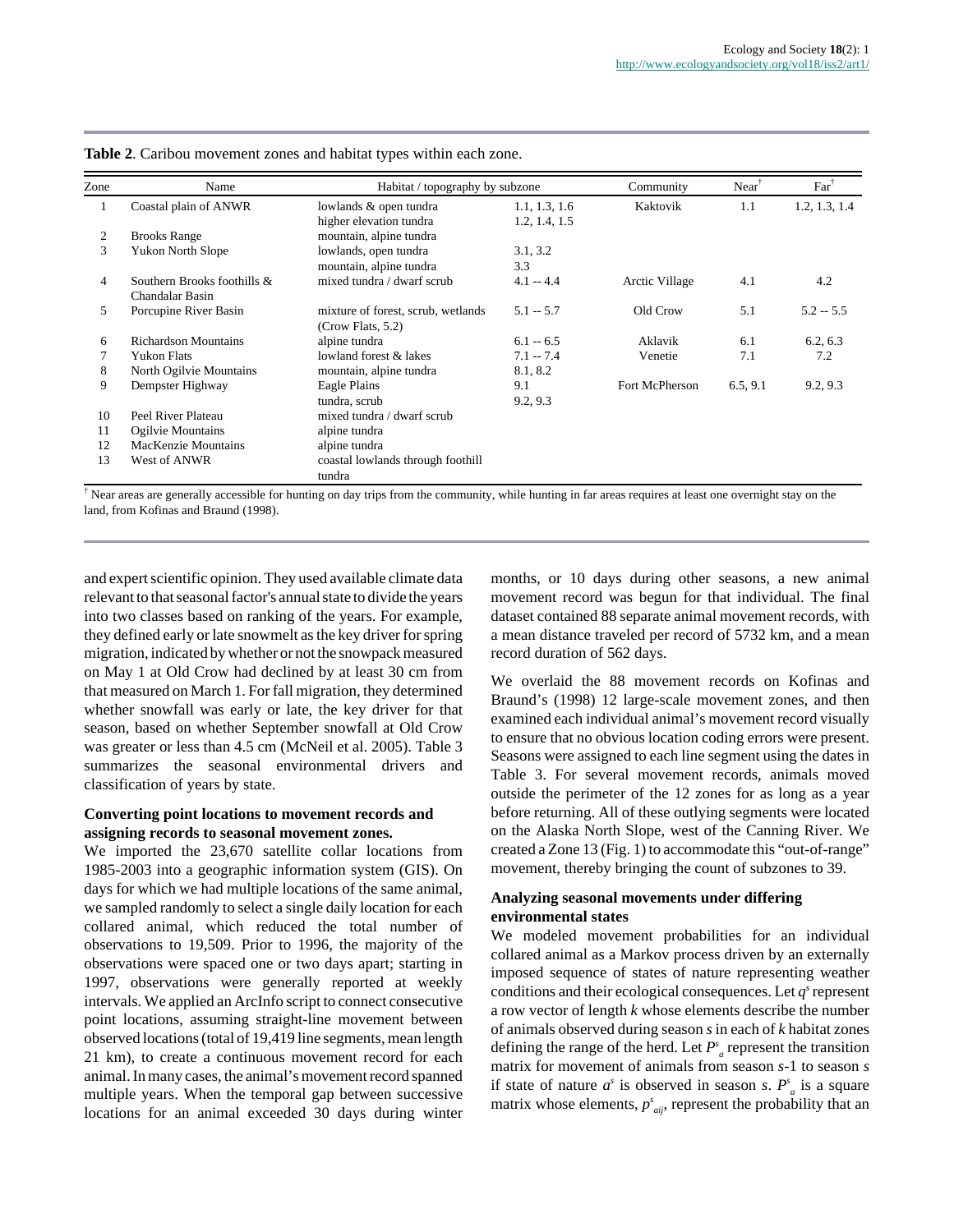| Model season         | Dates          | Measured environmental condition        | Weather-driven state            | Years <sup>†</sup> true vs. false |
|----------------------|----------------|-----------------------------------------|---------------------------------|-----------------------------------|
| 1. Calving           | $6/1 - 6/10$   | % snow cover within extent of calving   | Early snowmelt $<$ 20%          | Early: 1985, 1990-91,             |
|                      |                |                                         | Late snowmelt $>$ 20%           | 1993-1996, 1998, 2002-03          |
| 2. Postcalving       | $6/11 - 6/30$  | 21 June NDVI $-1$ June NDVI, within     | Fast green-up $> 0.1$           | Fast: 1988-89, 1993-95, 1997,     |
|                      |                | extent of calving                       | Slow green-up $< 0.1$           | 1999-2001                         |
| 3. Early summer      | $7/1 - 7/15$   | Rank of total June precipitation & July | Few insects $<$ 20              | Few: 1986-87, 1991-92.            |
| 4. Mid - late summer | $7/6 - 8/7$    | mean max temperature, Old Crow          | Many insects $> 20$             | 1999-2001, 2003                   |
| 5. Fall migration    | $8/8 - 10/7$   | Total September snowfall, Old Crow      | Late snowfall $< 4.5$ -cm Early | Late: 1985-86, 1989, 1991,        |
| $6.$ Rut / Late fall | $10/8 - 11/30$ |                                         | snowfall $> 4.5$ -cm            | 1997-99, 2001-03                  |
| 7. Winter            | $12/1 - 3/31$  | March snow depth, Eagle Plains          | Shallow snow $< 75$ -cm         | Shallow: 1985-87, 1994-97,        |
|                      |                |                                         | Deep snow $> 75$ -cm            | 1999, 2002                        |
| 8. Spring migration  | $4/1 - 5/31$   | $(1$ May snow depth) – $(1$ March snow  | Early snowmelt $>$ 30-cm        | Early: 1988-91, 1993-95, 1998,    |
|                      |                | depth), Old Crow                        | Late snowmelt $<$ 30-cm         | 2003                              |

**Table 3**. Environmental condition classes and climate variables for eight seasons for the Porcupine Caribou Herd, based on data from McNeil et al. (2005).

† The eight seasons of a model year run from calving in calendar year through spring of the following calendar year, i.e., calving in model year 1985 represents June 1985, while spring migration represents April/May 1986. NDVI = Normalized Difference Vegetation Index

animal observed in zone *i* in season *s*-1 will move to zone *j* in season *s* if state of nature  $a^s$  occurs ( $i \cdot p^s_{aij} = 1$ ). The expected number of animals in season *s*, given the observed distribution  $q^{s-1}$  is therefore,

 $q^s = q^{s-1} P^s$ 

If state of nature  $a^s$  occurs in season *s* and state of nature  $b^{s+1}$ occurs in season *s*+1, then the expected distribution of animals in season *s*+1 given the distribution in seasons *s*-1 would be:

$$
q^{s+1} = q^{s-1} P^s{}_a P^{s+1}{}_b
$$

The model allows for path-dependent movement. The expected distribution in a given season depends not only on the state of nature and starting distribution of animals, but also on the sequence of previous states of nature and animal locations. Although the path dependence theoretically could continue indefinitely, PCH distribution in practice is highly concentrated post calving (Russell and McNeil 2005), so the process essentially restarts each summer.

To derive the seasonal transition matrices,  $P^s_a$  and  $P^s_b$ , we started by calculating from each caribou's movement record the proportion of days,  $r'_{ij}$ , that the animal spent in zone *j* in time period (year and season) *t* if it had been observed in zone *i* during the previous time period. We then divided all the observed individual proportions  $r'_{ij}$  into two pools for each season, depending on whether environmental state *a* or state *b* had occurred that season in that year. We estimated the contingent transition probabilities,  $p^s_{aij}$ , finally, as the weighted average of the  $r'_{aij}$ , using as weights the total collared animal-days observed in zone *i* in time period *t*-1. The appendix contains additional details of the calculation of the transition probabilities.

In most seasons, one or two years were underrepresented in the pooled dataset, in terms of collar numbers, but in no season were the probabilities computed using less than 40 collared individuals (mean  $= 65$ , s.d.  $= 13.8$ ). For each season there were at least five years of relatively equal collar numbers. The maximum proportional contribution from an individual year was typically 20 to 25%, with only three cases exceeding 30% of the pooled data from an individual year. Location data for earlier years, when observations on individual animals were more frequent, may have recorded movement across the zones within a season more precisely for a given collared animal.

#### **Hypothesis tests using the transition probability tables**

Using the 16 calculated transition matrices, i.e., two environmental conditions for each of 8 seasons, we constructed two statistical tests of our hypotheses about caribou movement. Our first hypothesis, path dependence, was that the zone in which an animal began one season significantly affected the probability that it would end in a given zone the following season. Our second hypothesis, climate variation, was that different climate states in certain seasons also led to significantly different probabilities of moving to a particular destination zone from a given origin zone.

To test for path dependence, we tested whether the transition probability,  $p_{saij}$ , differed from the mean  $p_{saij}$  for destination *j*, using a *t* test with the number of animal-seasons observed in the cell as the degrees of freedom. We rounded the cell animalseasons up on the basis that if 2.1 animal-seasons were observed, it implied that there had been observations on at least three animals. We considered this a conservative interpretation because there are arguably as many degrees of freedom as there are animals, or possibly even collar points, in each cell. To test for effects of climate variation, we tested the null hypothesis that the probability of moving between any two zones *i* and *j* was the same for different states of the environmental condition, that is,  $p_{\text{b}ij} = p_{\text{s}aij}$ , for all seasons *s* and associated environmental states *a* and *b*. We performed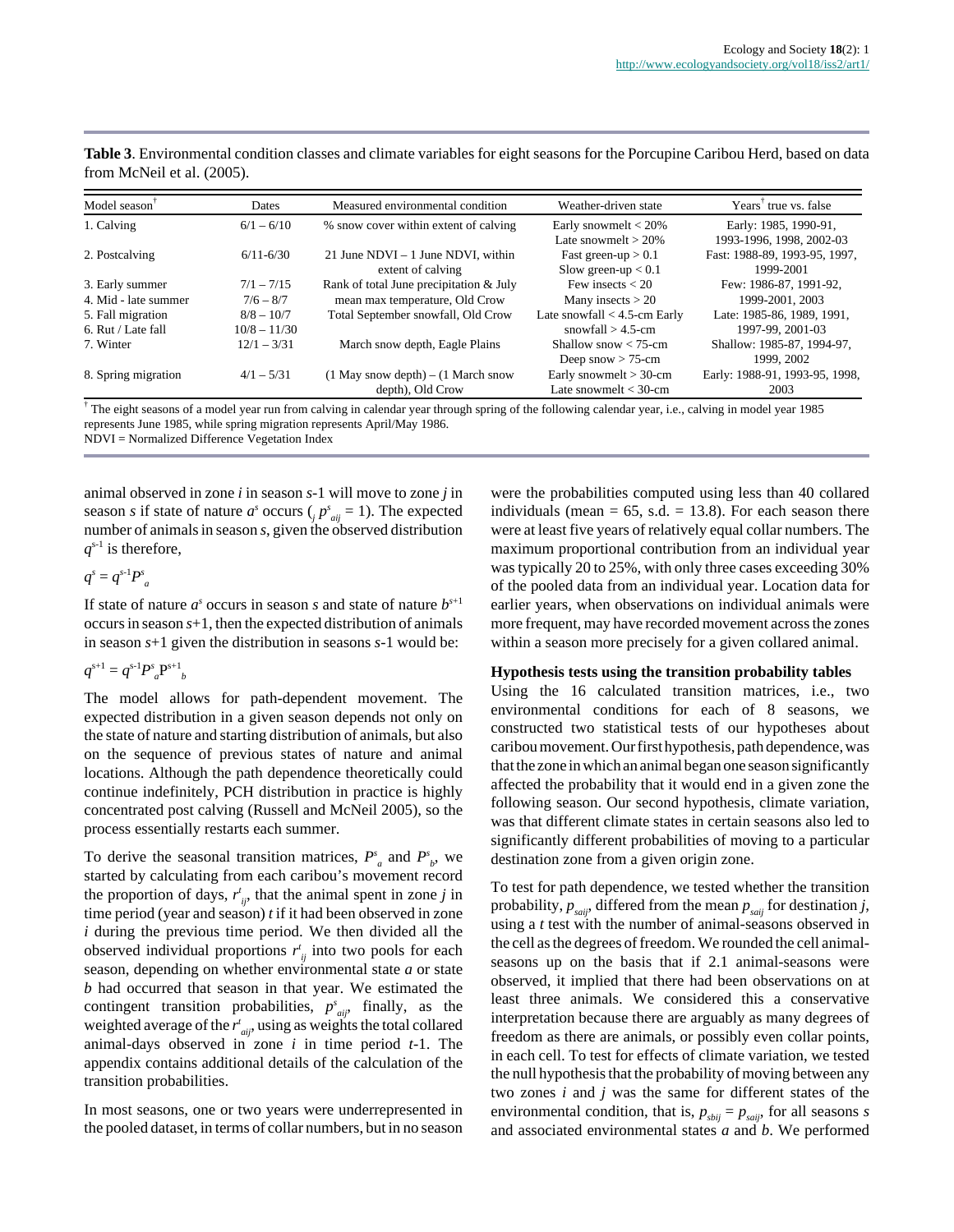two tests: (1) difference of means (*t* test), with the test variance based on the number of animal-seasons observed in the origin zone, and (2) contingency table of actual vs. expected collarseasons for multiple destination zones from a given origin (chisquared). We examined the cases of significant difference to understand whether a path-dependent pattern of movement could explain the differences in overall distribution that McNeil et al. (2005) attributed to environmental conditions.

#### **Simulating seasonal path-dependent herd-scale movements over a decadal time frame**

We built a dynamic stochastic simulation model of seasonal caribou distribution driven by an externally imposed sequence of ecological conditions. The model simulates movements of a set of hypothetical individual animals among the 13 zones in a Markov chain using transition matrices calculated from movement records. The model has the option of a binary random draw for each season's environmental state or a preprogrammed set of seasonal states, i.e., to simulate a historical period for which the seasonal states of nature were known. Given the environmental state, each animal moves to a destination zone according to its own independent random draw from the distribution specified by the season-statespecific transition matrix. Once the model assigns animals to their respective zones, it randomly distributes animals into the 39 smaller harvest subzones using a distribution built from the seasonal utilization density grids calculated in McNeil et al. (2005) specific to the season and prevailing ecological driver. An appendix contains a detailed description of the model, the simulation protocol, and error checking.

We ran 1000 Monte Carlo simulations of the model spanning a 19-year simulation horizon (June 1985-May 2003). For each run, the caribou herd was represented by 28 hypothetical animals, as described in the appendix. We initialized the model with the observed calving distribution in June 1985 (Griffith et al. 2002), and then simulated sequentially across eight seasons per year using the observed historical progression of ecological drivers. For each of the 39 hunting subzones for each year-season, we computed the 5th, 50th, and 95th percentiles among runs for the simulated number of caribou. The sum of all animals across the 1000 runs produced a dynamic simulation of the distribution of 28,000 animals. Because the transition tables were derived from means of observed animals, adding up the animals in each year-seasonsubzone across the Monte Carlo runs bootstraps the simulated herd distribution. The Porcupine Caribou Herd during this period averaged around 140,000 animals, so multiplying by 5 provides an estimate of the actual expected number of animals by subzone. Figure 2 illustrates how the model simulates pathdependent movement for an example year. The figure shows simulated caribou density during calving for two years with identical environmental conditions, but with somewhat different distributions during the previous season, i.e., spring migration.

**Fig. 2**. Illustration of model simulations for two adjacent seasons in 1990 and 1994. Snowmelt was early in both years; however, in 1994, more caribou started far south in zone 8 during spring migration, resulting in higher calving densities in zones 3 and 5 to the east of the coastal plain.



Although the term 'validation' is widely used with models, we agree with Oreskes et al. (1994) that the word 'validate' from the Latin validus  $(= true)$  implies inaccurately that a simulation model is a true and complete representation of reality. We therefore use the term 'evaluate,' which implies testing a model against certain specified standards of performance. We evaluated the model by testing its simulation output against two independent datasets: caribou distribution maps from aerial reconnaissance, and data on harvest success from three user communities.

#### **Hypothesis tests based on simulated herd movements**

#### *Presence/absence comparisons with seasonal caribou habitat use maps, 1985-1990*

We digitized distribution maps that Russell et al. (1993) derived from aerial over-flights conducted by the Canadian Wildlife Service (CWS), U.S. Fish and Wildlife Service (USFWS), and the Alaska Department of Fish and Game (ADFG) from 1970-1990. Data from these surveys are independent of the satellite collar data used for model development. Russell et al. (1993) provided distribution maps that coincide with model simulations in 23 seasons between June 1985 and June 1990. Using ArcGIS 9.1, we spatially joined these data to calculate the percentage of simulated animals contained within the observed PCH distribution by season and year. We also calculated the percentage of area within the observed PCH distribution that the model predicted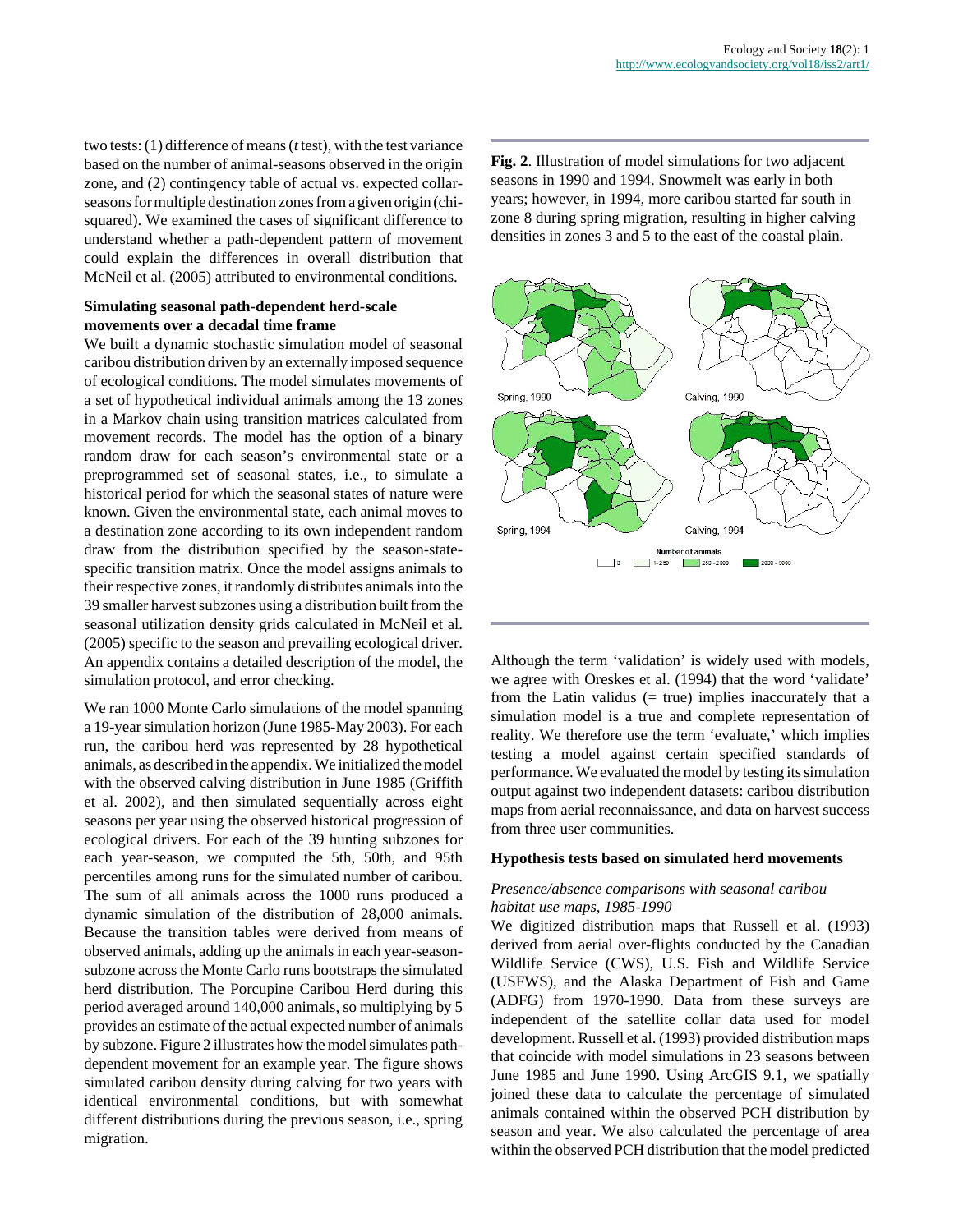would be occupied using different thresholds (0%, 1%, and 5%). Distribution maps in Russell et al. (1993) represent the boundaries within which caribou were sighted in the particular season and year. Animals could have been present outside the distribution map but not observed. Consequently, the evaluation with this dataset focuses primarily on false negative errors: instances for which the model predicted caribou absence in a subzone in which agency biologists observed caribou present.

*Correlation of caribou abundance with community harvests* For different periods between 1987 and 1997, seasonal harvest data were collected for the communities of Aklavik, Old Crow, and Fort McPherson by the Yukon Native Harvest Program (PCTC 1994). We used these data to estimate partial correlations between the simulated number of animals present in a zone or subzone for a given year-season, and the reported harvest by community in that zone or subzone during that same year-season. Kofinas et al. (2002) and Kofinas and Braund (1998) provided the method, based on knowledge from local informants, for assigning the individual reported harvest records from the geography reported to the 38 community hunting subzones, excluding zone 13, for which no harvest was recorded.

Based on local knowledge, hunters in the harvesting communities of Old Crow, Fort McPherson, Aklavik, Arctic Village, and Kaktovik had classified each relevant subzone as "near" or "far" to their community (Kofinas and Braund 1998, Berman and Kofinas 2004). We summarized the reported harvest by zone and subzone by year, season, and community. We then calculated simple correlations between the simulation output and reported harvest in "near" subzones, assuming that animals might be present somewhere in the subzone, but not necessarily accessible to hunters. We set an alpha prior significance value of 0.05. The harvest data set covered the period from 1987-1997, but did not include all years for each community, nor all seasons within any given year. We included only the main 'near' harvest areas for Aklavik (76 data seasons from 1987-1997), Old Crow (48 data seasons from 1988-1994), and Fort McPherson (20 data seasons from three years 1995-1997) because if animals are present near the community, hunters might get all they need without ever looking farther afield.

#### **RESULTS**

#### **Statistical tests for path-dependence and effects of seasonal climate outcomes**

#### *Path-dependence: was destination probability independent of origin zone?*

The null hypothesis for our test of path-dependence is that the destination probability for a specific origin zone, given the season and environmental driver, was the same as the mean destination probability for all origin zones for that season and driver. The results of this test indicated that significant differences (two-tailed  $p < 0.025$ ) do indeed appear in every one of the eight seasons, and for both categories of the driving condition in each season. With 775 nonzero cells in the transition matrices (out of a total of 13x13 origin-destination pairs x 8 seasons x 2 binary conditions per season  $= 2704$ potential transitions), one would expect that 39 would randomly exceed the two-tailed five percent significance threshold difference from the row mean if the destination zone were independent of the origin zone. In fact, 88 pairs (11.4% or 2.3 times expected) were significantly different from the row mean. Seasonally, the fewest significant differences were found during the rut, 6 origin-destination pairs, and the most, 20, during spring migration. In spring, caribou movement is most strongly directional northward toward the calving grounds (Eastland 1991, Griffith et al. 2002). All significant cases of path-dependence during spring migration were for origin-destination pairs of caribou moving northward, e.g., from the Richardson Mountains northward to the Yukon North Slope, or the Yukon flats northward toward the Brooks Range. We inferred from this analysis that the distribution of Porcupine Caribou in a given season did depend, at least in part, on their distribution the previous season.

### *Seasonal weather effects: did environmental drivers influence the movement probabilities?*

The null hypothesis for this test is that the origin-destination probability in a given season was the same under both environmental states. Although McNeil et al. (2005) showed that the mean herd distribution differed by environmental condition for certain subzones and seasons, we sought here to test whether records of season-to-season movement of individual caribou also exhibited those differences. Our results (Table 4) rejected the null hypothesis ( $p < 0.05$ ) in four of the eight seasons using both the test for difference of means (*t* test) and the test of actual vs. expected cross-tabulation (chisquared).

In calving season, early June, late snowmelt on the calving grounds significantly increased the probability that caribou in the Porcupine Basin (zone 5) and on the Yukon North Slope (zone 3) in early April moved to the Brooks Range (zone 2) in early June; early snowmelt was associated with movement to the coastal plain (zone 1) for calving. Late snowmelt also increased the probability that caribou that were further from the coastal plain in April, e.g., in the Richardsons or Ogilvies (zones 6 and 11), calved in Canada on the Yukon North Slope (zone 3) and in the Porcupine Basin (zone 5), respectively. In general, the calving movement record results were consistent with the findings of Griffith et al. (2002) that in years with early snowmelt, caribou tended to calve on the Alaska Arctic coastal plain where calf survival was typically higher than in the foothills, where calving took place during late snowmelt years. High insect levels during early summer (July 1-15) reduced the probability that animals that were on the Yukon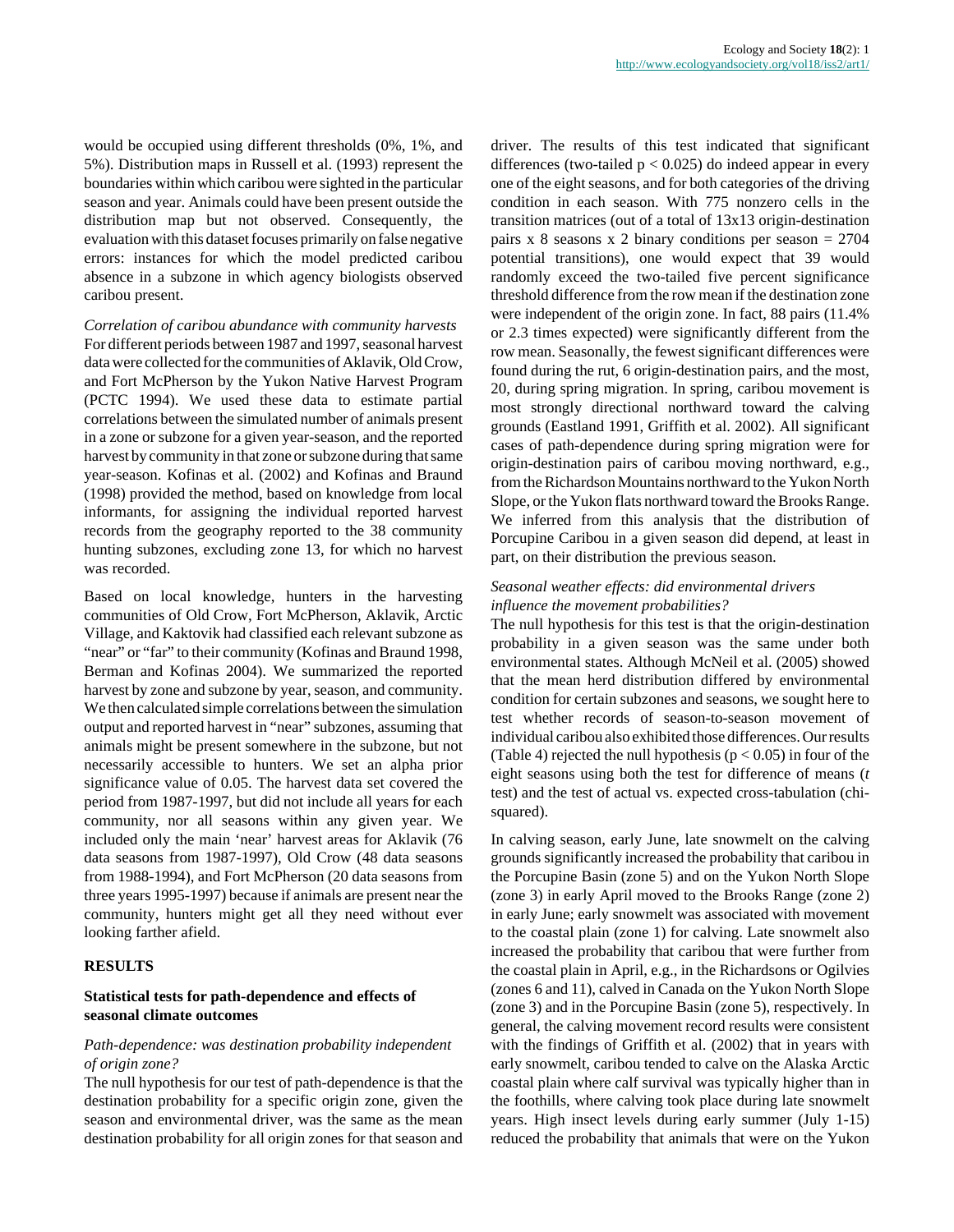| Season at<br>destination | Origin<br>zone | Destination zone | States (A vs. B)        | State A prob. | State B<br>prob. | Expected<br>prob. |         | Chi-sq. |
|--------------------------|----------------|------------------|-------------------------|---------------|------------------|-------------------|---------|---------|
| Calving                  | 5              |                  | early vs. late snowmelt | 0.591         | 0.110            | 0.236             | 0.032   | 0.036   |
|                          |                |                  |                         | 0.061         | 0.394            | 0.306             | 0.040   |         |
|                          | 3              | $\Omega$         |                         | 0.100         | 0.494            | 0.367             | 0.004   | 0.020   |
|                          |                |                  |                         | 0.366         | 0.170            | 0.234             | 0.234   |         |
|                          | 6              |                  |                         | 0.049         | 0.482            | 0.410             | 0.046   |         |
|                          | 11             |                  |                         | 0.034         | 0.668            | 0.557             | 0.016   |         |
| Summer                   | 3              | C                | low vs. high insects    | 0.450         | 0.014            | 0.346             | < 0.001 | 0.012   |
|                          |                |                  |                         | 0.055         | 0.350            | 0.125             | 0.124   |         |
| Rut                      | 5              |                  | early vs. late snowfall | 0.072         | 0.335            | 0.190             | 0.022   | 0.010   |
|                          |                | 6                |                         | 0.222         | 0.049            | 0.144             | 0.067   |         |
| Winter                   | 6              | 6                | deep vs. shallow snow   | 0.677         | 0.000            | 0.062             | < 0.001 | 0.032   |
|                          |                | 8                |                         | 0.001         | 0.231            | 0.021             | 0.5     |         |

**Table 4**. Seasons, origins, and destinations for which environmental conditions significantly affected caribou movements: actual vs. expected probabilities of moving given previous season origin, with test probabilities for difference of means (t) and actual vs. expected for destination pairs (Chi-sq).

North Slope (zone 3) in late June would move into the Brooks Range (zone 2). During the rut and late fall (Oct 8-Nov 30), early snowfall increased the probability that caribou that had been in the Porcupine Basin (zone 5) in August and September would move to another zone, i.e., it reduced the probability that they would remain in zone 5. During winter, deep snow increased the probability that animals located in the Richardson Mountains (zone 6) would stay in that zone.

Although significant differences appeared in relatively few cases, one should keep in mind the limited power of the tests. The relatively small number of collar observations for origindestination pairs under a given environmental condition magnifies the size of differences in probabilities needed to pass the significance threshold. For the *t* tests, an expected probability, averaged across states, of 1.5 times its standard error implies that the actual probability of a given origindestination move would have to be 3 times greater in one environmental state than in the other, quite a large difference, for the difference of means to have a probability  $< 0.05$ . There were 55 total origin-destination pairs with an expected probability of at least 1.5 times the standard error, of which 8 (15%) showed significant differences with the *t* test. All the destination pairs showing significant differences of average from expected probabilities in the chi-squared test came from origin zones with at least 18 collar-seasons of observations for the given season. Caribou were concentrated in a few zones in most seasons, so that there were only 25 cases of origin zones with at least 18 observed collar-seasons (average 3.1 zones per season). Of these, five (20%) showed significant differences in the chi-squared test.

#### **Testing simulation results against empirical observations**

Our evaluation of the model simulations focused first on the issue of erroneous predictions. In other words, we examined whether the model predicted that caribou were absent in subzone-season-year combinations, when we know empirically that caribou were in fact present.

#### *Comparing presence/absence against seasonal distribution maps*

From the seasonal distribution maps in Russell et al. (1993), we evaluated the percentage area in each seasonal distribution polygon in which the model predicts no caribou at the 95th percentile. Overall for the 23 seasons available, only 2% of the distribution area lay in subzones in which the model predicted no caribou (Table 5). The model most consistently predicted the distribution of animals accurately during calving, when caribou are highly concentrated (Table 5), and least consistently predicted correct locations during spring migration, when caribou are moving rapidly and are highly dispersed. Because the CWS data were derived from airsupported visual surveys, they could underestimate the extent of herd distribution in any given observation period, especially if herds dispersed into smaller groups. A useful comparison statistic is the average amount of observed area in which the model predicts very few animals. On average, 16% of the observed area of caribou distributions overlapped subzones that contained 5% of the animals predicted by the model (Table 5). Only 2% of the observed caribou distribution area overlapped with subzones in which the model predicted no animals present. These statistics suggest that the model rarely placed animals in subzones in which few caribou were observed. We concluded from the results of the GIS overlay analysis that our model is effective in simulating caribou distributions by subzone on a seasonal basis.

#### *Correlating caribou abundance with availability to and harvest by communities*

The second set of tests examines true positives, whether the model also predicts caribou presence where we know empirically that caribou were present: because hunters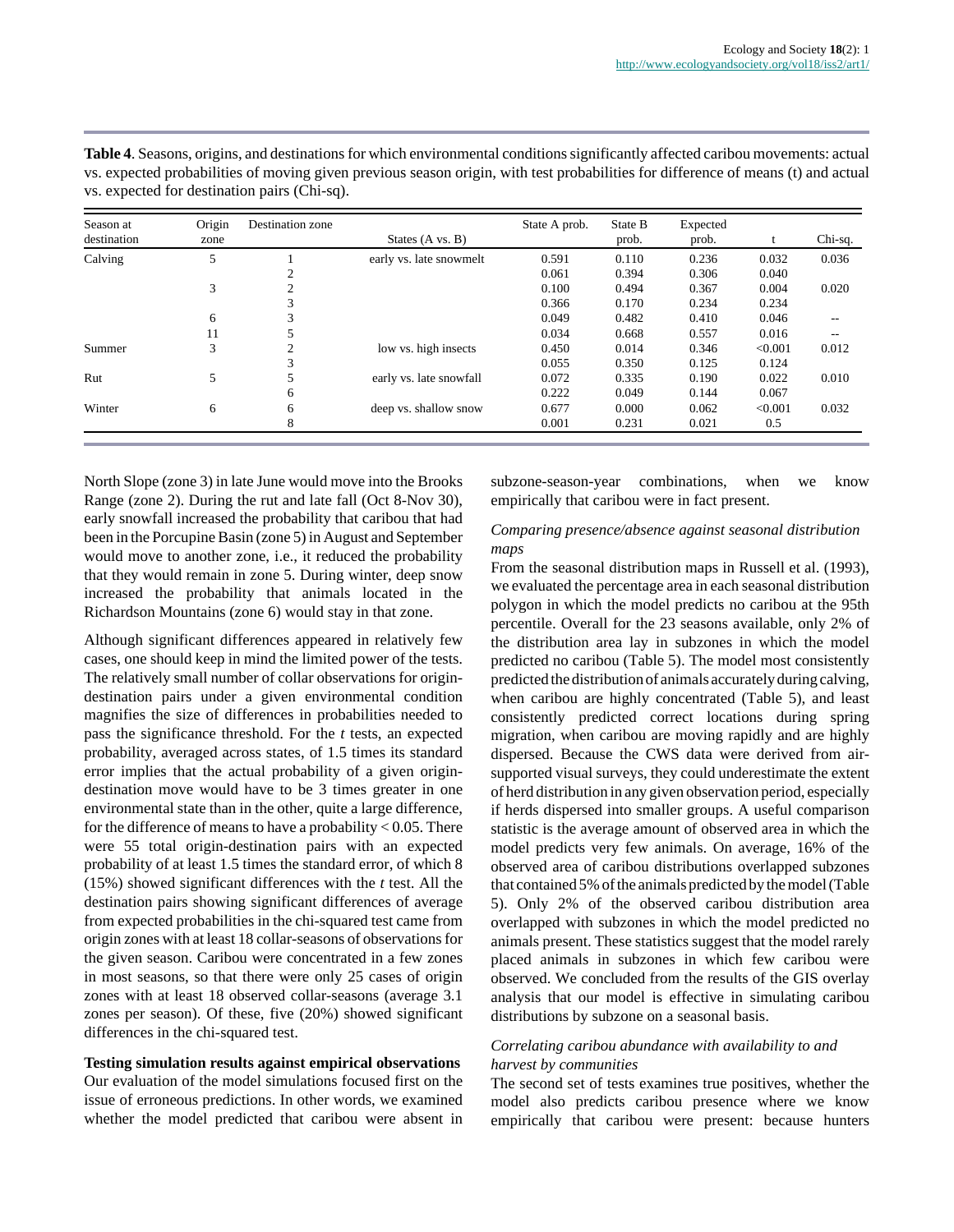| Season      | Number of years with valid<br>observations | % area caribou observed w. no<br>predicted animals | % area caribou observed $w <$<br>1 % of predicted animals | % area caribou observed $w$ .<br>5 % of predicted animals |
|-------------|--------------------------------------------|----------------------------------------------------|-----------------------------------------------------------|-----------------------------------------------------------|
| Calving     | O                                          | 1%                                                 | 3%                                                        | 7%                                                        |
| Postcalving |                                            | 0%                                                 | 0%                                                        | 6%                                                        |
| Summer 1    |                                            | 0%                                                 | 4%                                                        | 16%                                                       |
| Summer 2    |                                            | 0%                                                 | 1%                                                        | 6%                                                        |
| Early fall  |                                            | 0%                                                 | 3%                                                        | 12%                                                       |
| Rut         |                                            | 0%                                                 | 1%                                                        | 12%                                                       |
| Winter      |                                            | 1%                                                 | 7%                                                        | 30%                                                       |
| Spring      |                                            | 13%                                                | 21%                                                       | 40%                                                       |
| TOTAL       | 23                                         | 2%                                                 | 6%                                                        | 16%                                                       |

**Table 5**. Mean percent of area of caribou distribution observed by Russell et al. (1992) in subzones with few or no predicted animals.

reported harvesting them. All the correlations are positive, and most are significant (Table 6). Cases in which the model results were not significant included the Old Crow borderlands (subzone 5.4,  $p = 0.16$ ), and the Fort McPherson cases. This subzone runs across the border, so it is possible that animals were present in the subzone but on the U.S. side of the border where Old Crow hunters cannot legally harvest them, or that hunters prefer to hunt upstream and return loaded to Old Crow with the assistance of the downstream current (Berman and Kofinas 2004). Harvest data exist for only 20 seasons for Fort McPherson, where the Dempster Highway provides access for hunters. Because of easier access and limited data, we also computed categorical correlations for this community, i.e., presence/absence, using the binary model prediction of  $1 =$ animals present, and  $0 = \text{animals absent}$ . All binary correlations were significant. These tests suggest that the model simulations of caribou availability to user communities are consistent with the available harvest data.

#### **DISCUSSION**

#### **Statistical tests and caribou movement decisions**

The statistical tests on the origin-destination matrices supported our hypotheses about seasonal caribou movements, namely that caribou distribution and availability to communities depended both on seasonal climate outcomes and the animals' locations in the previous season. Origindestination probabilities differed significantly across environmental states in only eight cases, and ecological drivers had no significant effects in half of the seasons, i.e., postcalving, midsummer, fall migration, and spring migration. Nevertheless, three factors mitigate against concluding that environmental drivers played only a minor role overall in seasonal herd distribution. First, the finding that caribou movements were path-dependent implies that if animals were frequently present in zones where weather conditions did affect their movement decisions, the distribution the following season, and possibly in subsequent seasons, would bear some 'imprint' of that decision. In fact, an average of 19%

(maximum 37%) of the collar observations came from the relevant zones for each of the eight seasons in which seasonal weather conditions significantly affected movement. Second, McNeil et al. (2005) found that ecological drivers were associated with significant differences in overall mean herd distribution near the communities of Kaktovik, Arctic Village, Venetie, Old Crow, Aklavik, and Fort McPherson. Third, interannual variation in seasonal caribou harvest in these communities was significantly associated with interannual availability of caribou predicted from model simulations driven by observed seasonal weather conditions.

Although the results provided general evidence of pathdependent movement driven by seasonal climate variation, one should exercise caution in applying them to different scales from those used in the analysis. The coarse spatial scale of the movement zones, on the order of tens of thousands of square km, limited the study's ability to observe differences in movement patterns. The uneven size of zones, combined with the uneven time step, also reduced the precision of modelsimulated movement, especially during seasons of rapid displacement. For example, the transition table for modeled movement would record a probability that animals were present in a zone and season even if they had been only moved through a small portion of the zone. We chose the scales for analysis because they had been justified as relevant to PCH movement in previous research (Kofinas and Braund 1998, McNeil et al. 2005). Using smaller spatial scales would have provided more power for statistical tests of path and weatherdependent movement, but possibly greater unexplained, random, movement variation and difficulty with validation. Shorter time scales would be more difficult to analyze, but might allow for tests of timing of movement as well as transition across space.

#### **Applying the modeling framework to other herds and species**

The approach we have used can easily be adapted to model the movement of other caribou herds. Person et al. (2007), for example, summarized the seasonal movements of the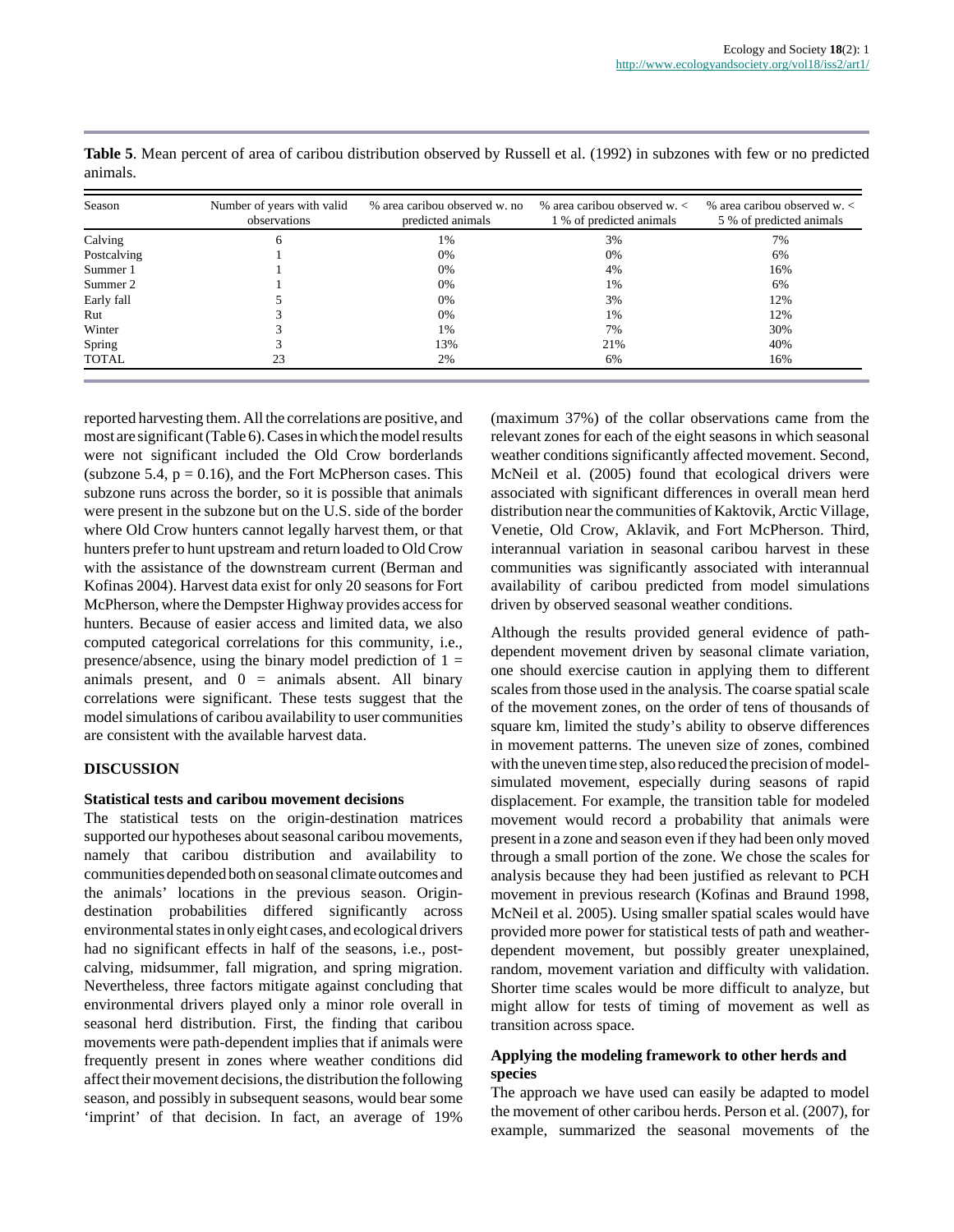| Community     | data years | data seasons | main hunting areas      | harvest records | r <sup>2</sup> correlation with<br>model prediction | p value     |
|---------------|------------|--------------|-------------------------|-----------------|-----------------------------------------------------|-------------|
| Aklavik       | 1987-1997  | 76           | 3.1: Yukon N. Slope E.  | 211             | 0.426                                               | ${}< 0.001$ |
|               |            |              | 6.1: Richardson Mts N.  | 349             | 0.462                                               | ${}< 0.001$ |
|               |            |              | 6.3: MacKenzie Delta W. | 195             | 0.455                                               | ${}< 0.001$ |
| Old Crow      | 1988-1994  | 48           | 5: Porcupine R.         | 321             | 0.503                                               | ${}< 0.001$ |
|               |            |              | 5.2: Crow Flats         | 79              | 0.507                                               | ${}< 0.001$ |
|               |            |              | 5.4: Borderlands        | 67              | 0.202                                               | 0.164       |
|               |            |              | 5.6: Old Crow South     | 147             | 0.396                                               | 0.005       |
| Ft. McPherson | 1995-1997  | 20           | 9: Dempster Hwy         | 331             | 0.363                                               | 0.109       |
|               |            |              | 9.1: Eagle Plains       | 286             | 0.362                                               | 0.107       |

**Table 6**. Partial correlation between simulated abundance of animals in a subzone during a given season and reported harvest by community for that same subzone and season.

Teshekpuk Caribou Herd in northern Alaska, and McNeil et al. (2005) applied the same framework of eight caribou seasons with binary ecological drivers to the Bathurst Herd in Canada's Northwest Territories. Requirements to model sequential seasonal movement of these and other herds include satellite collar location data, as well as hypotheses about the ecological factors thought to influence caribou movement in the different seasons.

Modeling dynamic availability to hunters using our approach would require that biologists and/or managers collaborate with local hunters to delineate distinct zones that capture seasonal distribution patterns of their herd that reflect both differences between seasons and interannual variability in distribution for the same season. If information is known about potential locations of industrial development, these areas could inform the selection of zone boundaries (McNeil et al. 2005). Using the model to simulate caribou availability to communities would also require knowledge of local seasonal hunting areas and practices. We believe that our two-level hierarchical delineation, i.e., large-scale movement zones and smaller hunting subzones, provides the right level of spatial resolution given the available satellite data, current understanding of caribou movement ecology, and the goal of understanding the availability of caribou to hunters in specific communities.

Might the modeling framework be applied to other migratory species? Mueller et al. (2008) suggested that Mongolian gazelles do not exhibit regular annual fidelity to a calving ground as caribou do, and that their environment is more variable from year to year. A satellite-collaring project is currently underway, and once more data are available, the utility of this modeling framework could be tested for a species that appears more nomadic than migratory (Mueller and Fagan 2008, Olson et al. 2010).

#### **A note on model evaluation: false positives and true negatives**

The four sets of evaluation tests all point to the conclusion that our origin-destination modeling approach does provide an accurate representation of caribou movement and distribution. However, we agree with Oreskes et al. (1994) that they do not add up to 'validation.' Each test has its own limitations. Without full knowledge of the entire herd's distribution in every season, we cannot claim to be 'validating' the model because the possibility always exists that additional observations might invalidate the model.

The satellite collar data and the distribution maps from aerial over-flights can confirm caribou presence, but they do not necessarily tell us about caribou absence from a zone. In the case of the satellite collars, sample sizes are too small to infer that no caribou were present if no collars were observed for a given zone-season. Likewise, we cannot be sure that lack of recorded caribou in a given location during an aerial survey was not simply a lack of observational effort in that area. Community-based monitoring, such as the U.S.-Canada Arctic Borderlands Ecological Knowledge Coop, provides an important opportunity to test hypotheses, evaluate model output, and synthesize local and science-based knowledge. The Coop has assembled 10 years of observations on caribou availability by local residents in various seasons (Kofinas et al. 2002).

#### **CONCLUSION**

We modeled caribou movement with the objective of capturing social as well as ecological dynamics of a North American caribou herd. We tested hypotheses of animal movement and their implications by (1) estimating seasonal movement probabilities of Porcupine Caribou relative to key climate-related environmental conditions, (2) testing for statistically significant differences in these probabilities, (3) simulating retrospectively the sequential seasonal movements and the resulting distribution of the PCH from 1985-2000, and (4) testing correlations between reported seasonal harvests from communities and simulated seasonal herd distributions. As a further test of the credibility of the simulated seasonal distributions, we evaluated the results of the model against independent observations of Porcupine Caribou distribution.

Our findings suggest several future research developments. First, although we simulated the model with retrospective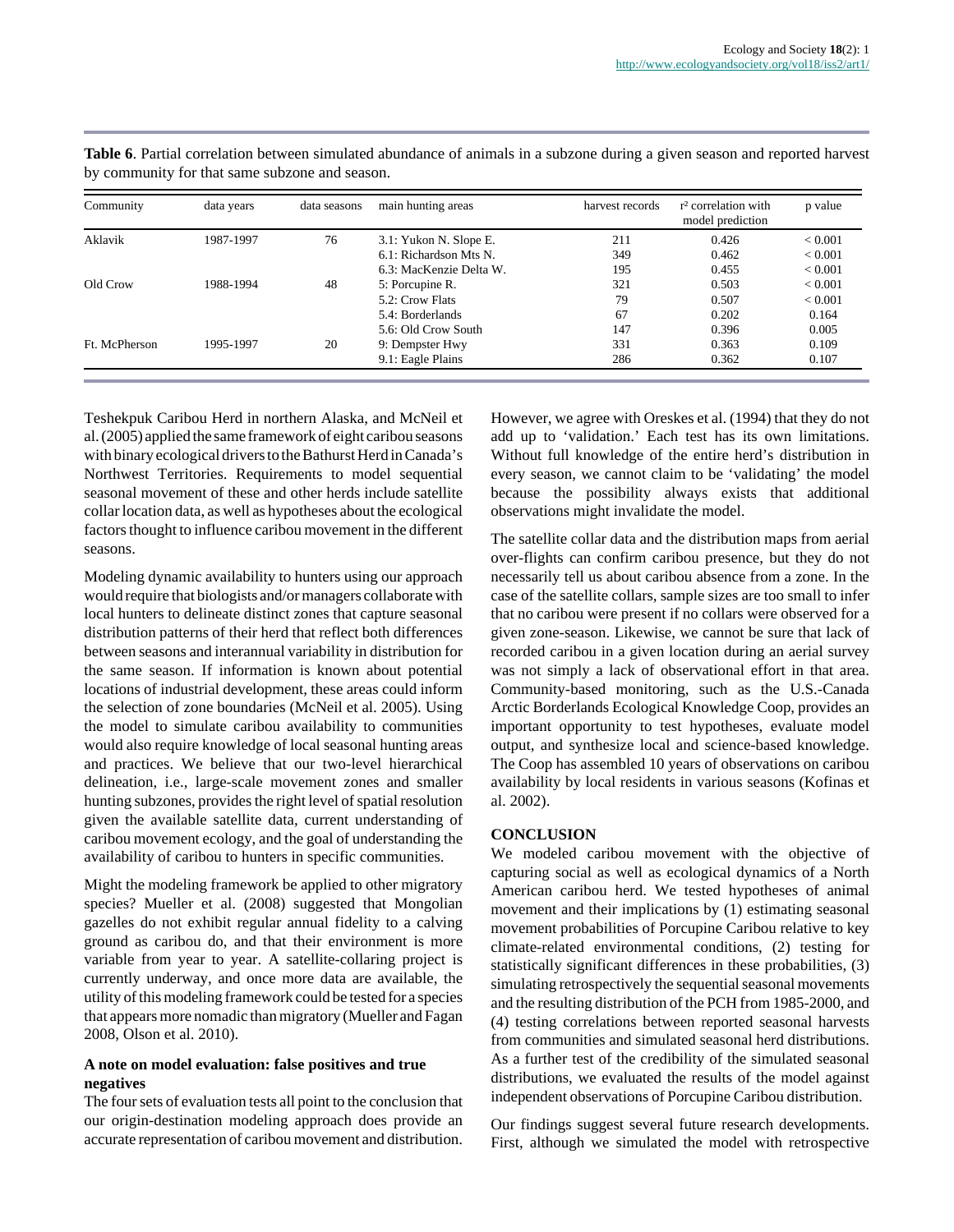climatologies, one could use it prospectively. Because the external forcing variables in our simulation model are directly related to seasonal weather variation, one could use the model to explore how future climate change may affect caribou movement and availability to local community hunters at different times of year. Doing so would provide an objective method to quantify the future risks of caribou scarcity for different communities in response to projected climate scenarios. Prospective simulations might also provide highly relevant information for environmental assessments, including analyses of how climate variation or climate change might affect potential seasonal caribou movement near development projects. Second, we suspect that certain communities may be more vulnerable to caribou availability than others, but this has been difficult to quantify in a testable hypothesis. We plan to use our model to analyze how the location of communities within the range of the herd affects their risk of caribou scarcity, and how different climate scenarios mitigate or increase this risk. Third, because caribou energy expenditure depends heavily on their movements, particularly in deep winter snows and during spring migration, and because energy expenditure could affect body condition and reproductive success, we plan to integrate this movement model with models of energetics and population dynamics.

*Responses to this article can be read online at:* [http://www.ecologyandsociety.org/issues/responses.](http://www.ecologyandsociety.org/issues/responses.php/5376) [php/5376](http://www.ecologyandsociety.org/issues/responses.php/5376)

#### **Acknowledgments:**

*Authors of this paper gratefully acknowledge the input and support of community residents from Old Crow, Fort McPherson, Aklavik, and Arctic Village who helped define the caribou movement zones and contributed other local knowledge. We thank Joe Tetlichi for his input in developing the model, and Todd Fuller for his valuable critical reviews of earlier drafts of the manuscript. We are grateful to Dorothy Cooley of the Yukon Government for data collection and analysis of the Porcupine Caribou satellite collar locations. This work received financial support from the U.S. National Science Foundation (OPP 0531200, DEB 0743385, OPP 9521459, OPP 9909156).*

#### **LITERATURE CITED**

Arthur, S. M., K. R. Whitten, F. J. Mauer, and D. Cooley. 2003. Modeling the decline of the Porcupine Caribou Herd, 1989-1998: the importance of survival vs. recruitment. *Rangifer Special Issue* 14:123-130.

Berman, M., and G. Kofinas. 2004. Hunting for models: grounded and rational choice approaches to analyzing climate effects on subsistence hunting in an Arctic community. *Ecological Economics* 49:31-46. [http://dx.doi.org/10.1016/j.](http://dx.doi.org/10.1016/j.ecolecon.2003.12.005) [ecolecon.2003.12.005](http://dx.doi.org/10.1016/j.ecolecon.2003.12.005)

Berman, M., C. Nicolson, G. Kofinas, J. Tetlichi, and S. Martin. 2004. Adaptation and sustainability in a small Arctic community: results of an agent-based simulation model. *Arctic* 57:401-414. [online] URL: [http://pubs.aina.ucalgary.ca/](http://pubs.aina.ucalgary.ca/arctic/arctic57-4-401.pdf) [arctic/arctic57-4-401.pdf](http://pubs.aina.ucalgary.ca/arctic/arctic57-4-401.pdf)

Burch, E. S., Jr. 1998. *The Inupiaq Eskimo nations of Northwest Alaska*. University of Alaska Press, Fairbanks, Alaska, USA.

Burch, E. S., Jr. 2012. *Caribou herds of Northwest Alaska, 1850-2000*. University of Alaska Press, Fairbanks, Alaska, USA.

Chance, N. A. 1966. *The Eskimo of North Alaska*. Holt, Rinehart and Winston, New York, New York, USA.

Chapin, F. S., III, G. P. Kofinas, and C. Folke, editors. 2009. *Principles of ecosystem stewardship: resilience-based natural resource management in a changing world.* Springer-Verlag, New York, New York, USA.

Craighead, J. J., G. Atwell, and B. W. O'Gara. 1972. *Elk migration in and near Yellowstone National Park*. Wildlife Society Monograph 29. Allen Press, Lawrence, Kansas, USA.

Dingle, H. 1996. *Migration: the biology of life on the move.* Oxford University Press, New York, New York, USA.

Dingle, H., and V. A. Drake. 2007. What is migration? *Bioscience* 57:113-121.

Eastland, W. G. 1991. *Influence of weather on movements and migration of caribou.* Dissertation. University of Alaska Fairbanks, Fairbanks, Alaska, USA.

Estes, R. D. 1991. *The behavior guide to African mammals: including hoofed mammals, carnivores, primates.* University of California Press, Berkeley, California, USA.

Fancy, S. G., L. F. Pank, K. R. Whitten, and W. L. Regelin. 1989. Seasonal movements of caribou in Arctic Alaska as determined by satellite. *Canadian Journal of Zoology* 67:644-650.<http://dx.doi.org/10.1139/z89-093>

Fienup-Riordan, A. 1986. *When our bad season comes: a cultural account of subsistence harvesting and harvest disruption on the Yukon Delta.* Alaska Anthropological Association, Anchorage, Alaska, USA.

Folke, C. 2006. Resilience: The emergence of a perspective for social-ecological systems analyses. *Global Environmental Change* 16:253-267. [http://dx.doi.org/10.1016/j.](http://dx.doi.org/10.1016/j.gloenvcha.2006.04.002) [gloenvcha.2006.04.002](http://dx.doi.org/10.1016/j.gloenvcha.2006.04.002)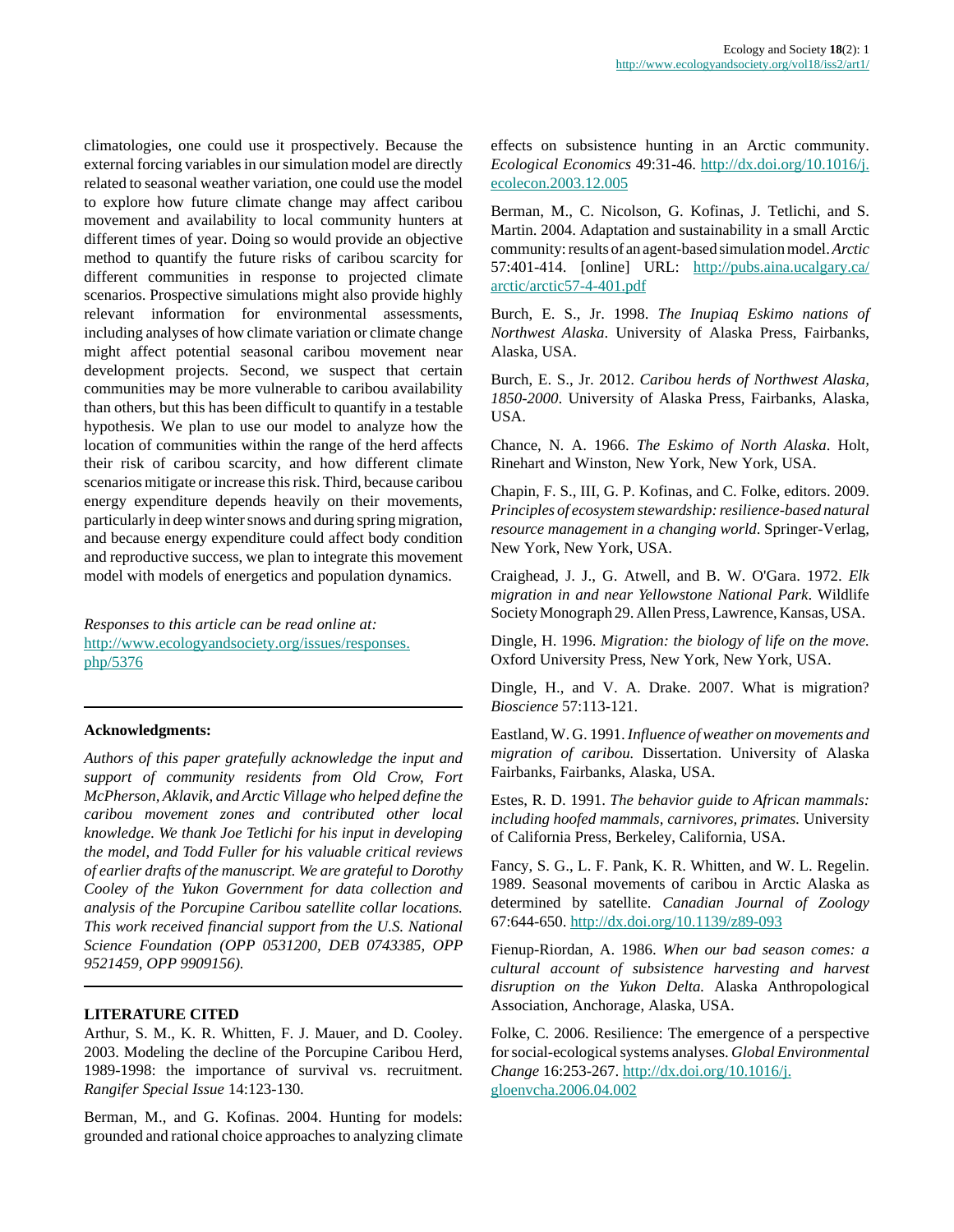Forbes, B.C., F. Stammler, T. Kumpula, N. Meschtyb, A. Pajunen, and E. Kaarlejärvi. 2009. High resilience in the Yamal-Nenets social-ecological system, West Siberian Arctic, Russia. *Proceedings of the National Academy of Sciences* 106:22041-22048. [http://dx.doi.org/10.1073/](http://dx.doi.org/10.1073/pnas.0908286106) [pnas.0908286106](http://dx.doi.org/10.1073/pnas.0908286106)

Griffith, B., D. C. Douglas, N. E. Walsh, D. D. Young, T. R. McCabe, D. E. Russell, R. G. White, R. D. Cameron, and K. R. Whitten. 2002. The Porcupine Caribou Herd. Pages 8-37 *in* D. C. Douglas, P. E. Reynolds, and E. B. Rhode, editors. *Arctic refuge coastal plain terrestrial wildlife research summaries.* U. S. Geological Survey, Biological Resources Division, Reston, Virginia, USA. [online] URL: [http://alaska.](http://alaska.usgs.gov/BSR-2002/index.html) [usgs.gov/BSR-2002/index.html](http://alaska.usgs.gov/BSR-2002/index.html)

Hanley, T. A., and D. E. Russell. 2000. Ecological role of hunting in population dynamics and its implications for comanagement of the Porcupine Caribou Herd. *Rangifer Special Issue* 12:71-78.

Harris, G., S. Thirgood, J. G. C. Hopcraft, J. P. G. M. Cromsight, and J. Berger. 2009. Global decline in aggregated migrations of large terrestrial mammals. *Endangered Species Research* 7:55-76 <http://dx.doi.org/10.3354/esr00173>

Hayes, R. D., and D. E. Russell. 2000. Predation rate by wolves on the Porcupine Caribou Herd. *Rangifer Special Issue* 12:51-58.

Ito, T.Y., N. Miura, B. Lhagvasuren, D. Enkhbileg, S. Takatsuki, A. Tsunekawa, and Z. Jiang. 2006. Satellite tracking of Mongolian gazelle (*Procapra gutturosa*) and habitat shifts in their seasonal ranges. *Journal of Zoology* (London) 269:291-298.

Jernsletten, J.-L. L., and K. Klokov. 2002. *Sustainable reindeer husbandry: report to the Arctic Council 2000-2002*. Centre for Saami Studies, University of Tromsø, Tromsø, Norway. [online] URL: [http://www.reindeer-husbandry.uit.](http://www.reindeer-husbandry.uit.no/online/Final_Report/final_report.pdf) [no/online/Final\\_Report/final\\_report.pdf](http://www.reindeer-husbandry.uit.no/online/Final_Report/final_report.pdf)

Kofinas, G., Aklavik, Arctic Village, Old Crow, and Fort McPherson. 2002. Community contributions to ecological monitoring: knowledge co-production in the U.S.-Canada Arctic borderlands. Pages 54-91 *in* I. Krupnik and D. Jolly, editors. *The Earth is faster now: indigenous observations of Arctic environmental change.* ARCUS, Fairbanks, Alaska, USA. [online] URL: [http://www.taiga.net/coop/community/](http://www.taiga.net/coop/community/earthfaster_kofinas.pdf) [earthfaster\\_kofinas.pdf](http://www.taiga.net/coop/community/earthfaster_kofinas.pdf)

Kofinas, G. P., and S. Braund. 1998. *Local caribou availability; a draft report from community involvement phase 2 of the NSF sustainability community project.* Institute of Social and Economic Research, Anchorage, Alaska, USA.[online] URL: [http://www.taiga.net/sustain/lib/reports/](http://www.taiga.net/sustain/lib/reports/availability.pdf) [availability.pdf](http://www.taiga.net/sustain/lib/reports/availability.pdf)

Kruse, J. A., R. G. White, H. E. Epstein, B. Archie, M. Berman, S. R. Braund, F. S. Chapin, III, J. Charlie, Sr., C. J. Daniel, J. Eamer, N. Flanders, B. Griffith, S. Haley, L. Huskey, B. Joseph, D. R. Klein, G. P. Kofinas, S. M. Martin, S. M. Murphy, W. Nebesky, C. Nicolson, D. E. Russell, J. Tetlichi, A. Tussing, M. D. Walker, and O. R. Young. 2004. Modeling sustainability of Arctic communities: an interdisciplinary collaboration of researchers and local knowledge holders. *Ecosystems* 7:815-828. [http://dx.doi.org/10.1007/s10021-004-0008](http://dx.doi.org/10.1007/s10021-004-0008-z) [z](http://dx.doi.org/10.1007/s10021-004-0008-z)

McCabe, J. T. 2004. *Cattle bring us to our enemies: Turkana ecology, politics, and raiding in a disequilibrium system.* University of Michigan Press, Ann Arbor, Michigan, USA.

McNeil, P., D. E. Russell, D. B Griffith, A. Gunn, and G. P. Kofinas. 2005. Where the wild things are: seasonal variation in caribou distribution in relation to climate change. *Rangifer Special Issue* 16: 51-63.<http://dx.doi.org/10.7557/2.25.4.1770>

Mueller, T., and W. F. Fagan. 2008. Search and navigation in dynamic environments – from individual behaviors to population distributions. *Oikos* 117, 654-664. [http://dx.doi.](http://dx.doi.org/10.1111/j.0030-1299.2008.16291.x) [org/10.1111/j.0030-1299.2008.16291.x](http://dx.doi.org/10.1111/j.0030-1299.2008.16291.x)

Mueller, T., K. A. Olson, T. K. Fuller, G. B. Schaller, M. G. Murray, and P. Leimgruber. 2008. In search of forage: predicting dynamic habitats of Mongolian gazelles using satellite-based estimates of vegetation productivity. *Journal of Applied Ecology* 45:649-658. [http://dx.doi.org/10.1111/](http://dx.doi.org/10.1111/j.1365-2664.2007.01371.x) [j.1365-2664.2007.01371.x](http://dx.doi.org/10.1111/j.1365-2664.2007.01371.x)

Olson, K. A., T. K. Fuller, T. Mueller, M. G. Murray, C. Nicolson, D. Odonkhuu, S. Bolortsetseg, and G. B. Schaller. 2010. Annual movements of Mongolian gazelles: nomads in the Eastern Steppe. *Journal of Arid Environments* 74:1435-1442. <http://dx.doi.org/10.1016/j.jaridenv.2010.05.022>

Oreskes, N., K. Shrader-Frechette, and K. Belitz. 1994. Verification, validation, and confirmation of numerical models in the earth sciences. *Science* 263:641-646. [http://dx.](http://dx.doi.org/10.1126/science.263.5147.641) [doi.org/10.1126/science.263.5147.641](http://dx.doi.org/10.1126/science.263.5147.641)

Person, B. T., A. K. Prichard, G. M. Carroll, D. A. Yokel, R. S. Suydam, and J. C. George. 2007. Distribution and movements of the Teshekpuk Caribou Herd, 1990-2005: prior to oil and gas development. *Arctic* 60:238-250. [online] URL: <http://pubs.aina.ucalgary.ca/arctic/Arctic60-3-238.pdf>

Porcupine Caribou Technical Committee (PCTC). 1994. *Harvest reporting review, 1994*, submitted to International Porcupine Caribou Board. Porcupine Caribou Management Board, Whitehorse, Yukon Territory, Canada.

Russell, D. E., A. M. Martell, and W. A. C. Nixon. 1993. The range ecology of the Porcupine Caribou Herd in Canada. *Rangifer Special Issue* 6:168. <http://dx.doi.org/10.7557/2.13.5.1057>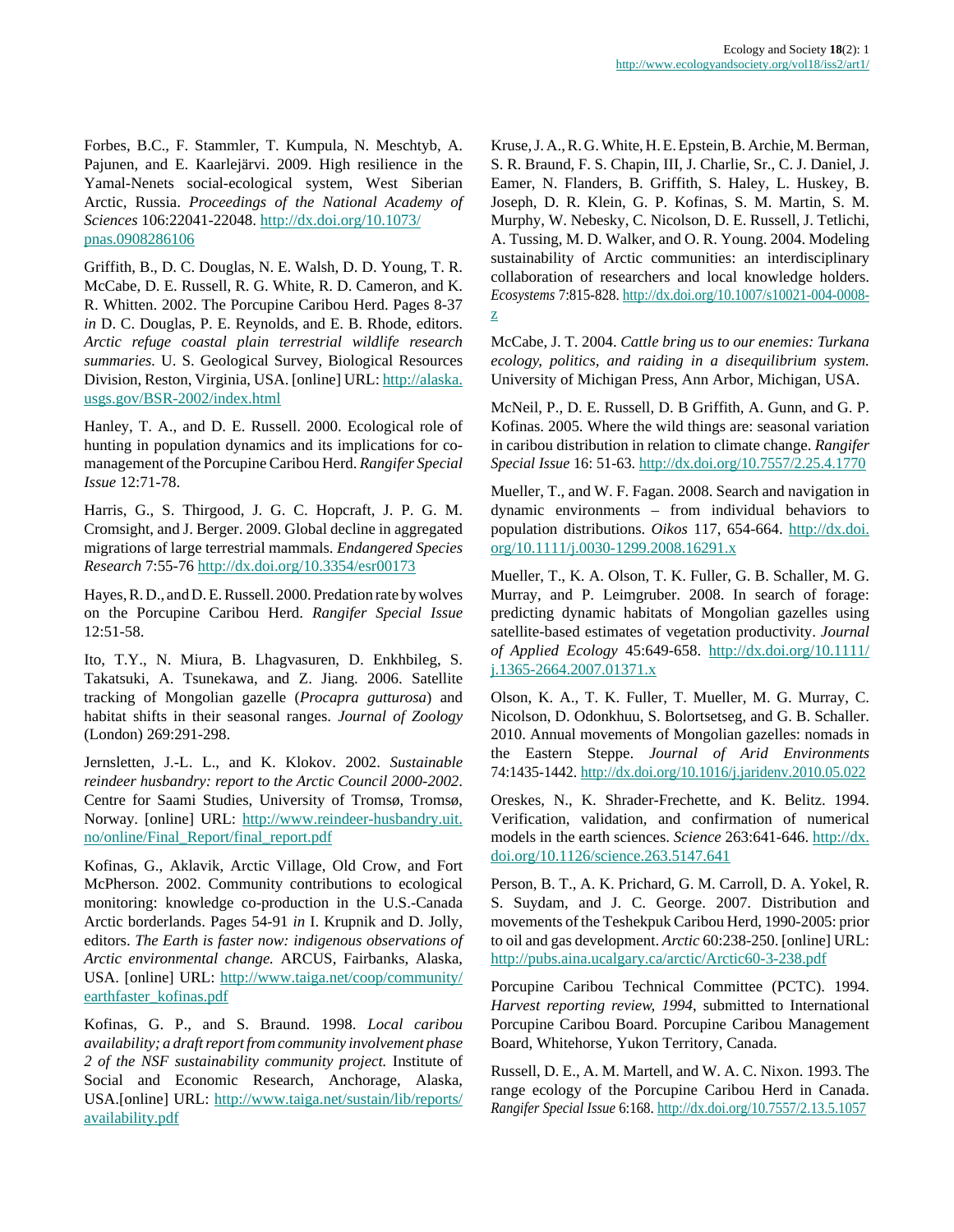Russell, D. E., and P. McNeil. 2005. *Summer ecology of the Porcupine Caribou Herd*. Porcupine Caribou Management Board, Environment Canada, Canadian Wildlife Service, Whitehorse, Yukon Territory, Canada. [online] URL: [http://](http://www.taiga.net/pcmb/summer_ecology/PCHSummerEcology3.pdf) [www.taiga.net/pcmb/summer\\_ecology/PCHSummerEcology3.](http://www.taiga.net/pcmb/summer_ecology/PCHSummerEcology3.pdf) [pdf](http://www.taiga.net/pcmb/summer_ecology/PCHSummerEcology3.pdf)

Russell, D. E., K. R. Whitten, R. Farnell, and D. v. d. Wetering. 1992. *Movements and distribution of the Porcupine Caribou Herd, 1970-1990.* Technical Report Series No. 139, Canadian Wildlife Service, Pacific and Yukon Region, Delta, British Columbia, Canada.

Walsh, N. E., S. G. Fancy, T. R. McCabe, and L. F. Pank. 1992. Habitat use by the Porcupine Caribou Herd during predicted insect harassment. *Journal of Wildlife Management* 56:465-473.<http://dx.doi.org/10.2307/3808860>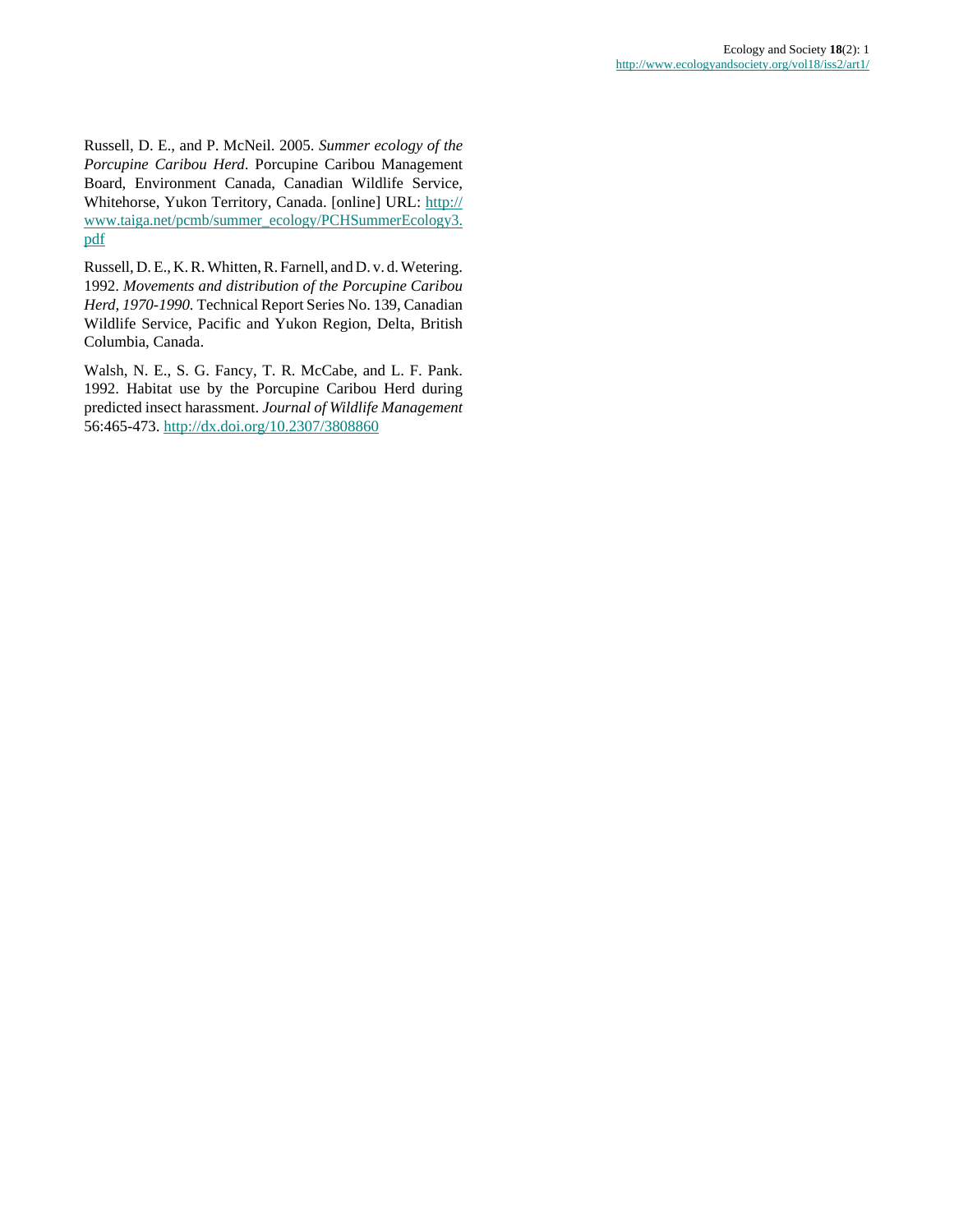# Appendix 1. Simulating path-dependant seasonal herd movements

The movement model assumes a Markov process driven by an externally imposed sequence of states of nature. Let  $q^s$  represent a row vector of length  $k$  whose elements describe the number of animals observed during season *s* in each of *k* habitat zones defining the range of the herd. Let  $P^s$ <sup>*a*</sup> represent the transition matrix for movement of animals from season  $s$ -1 to season  $s$  if state of nature  $a^s$  is observed in season *s*.  $P^s{}_a$  is a square matrix whose elements,  $p^s{}_{aij}$ , represent the probability that an animal observed in zone *i* in season *s*-1 will move to zone *j* in season *s* if state of nature  $a^s$  occurs ( $\sum_j p^s_{aij} = 1$ ). The expected number of animals in season *s*, given the observed distribution  $q^s$  and state of nature  $a^s$  is

$$
q^s = q^{s-1} P^s{}_a. \tag{A1.1}
$$

# *Deriving the transition probabilities*

To derive the seasonal transition matrices,  $P^s{}_a$  and  $P^s{}_b$ , we started by calculating from each caribou's movement record the proportion of time,  $r^{st}_{ai}$  that the animal spent in zone *j* in season *s* of year *t* and if it had been observed in zone *i* during the previous period (*t*,*s*-1) for all years and seasons for which the state of nature *a* was observed. Since a single animal could have been observed in multiple zones in a given season,  $r<sup>st</sup>_{aij}$  represents the percentage of the total days of season *s* that a caribou which had been observed in zone *i* during the previous period spent in zone *j* in year *t* season *s*. (Note that if *s*=1, the previous period is the final season of year *t*-1 rather than  $(t,s-1)$ .) The calculated  $r^{st}$  typically would differ among collared animals in a given year and season, as well as for the same animal observed across different years with the same seasonal state of nature. Therefore, to estimate the herd expected transition probability  $p^{s}_{aij}$ , we calculated the weighted average of the  $r^{st}_{ij}$  over the observed animal-seasons, using as weights the proportions to the time an animal was observed to have spent in zone *i* the previous season. That is, if  $d^{s-1,t}$  *ain* represents the proportion of total days of season *s* that animal *n* spent in zone *i* during the previous period when the seasonal state of nature was *a*, the transition probability is

$$
p^{s}_{\text{aij}} = \sum_{l} \sum_{n} d^{s-l, t} \sin r^{st} \sin \left( \sum_{l} \sum_{n} d^{s-l, t} \sin \right) \tag{A1.2}
$$

For example, suppose a collared animal had spent 60 percent of the days of season 1 in 1999 in zone 1, and 40 percent of the days of season 2 in 1999 in zone 2. Suppose the same animal also had spent 40 percent of the days of season 1 in 2002 in zone 1, and 80 percent of season 2 that year in zone 2, when the same state of nature occurred as in season 2 of 1999. Suppose another animal had spent 20 percent of the days in season 1 of 2002 in zone 1, and had spent 20 percent of the days in season 2 in zone 2 that year. The three  $r^{2t}$ <sub>a12</sub> would be 0.4, 0.8, and 0.2, while their respective weights,  $d_{a1n}$ , would be 0.6, 0.4, and 0.2. The weighted average  $p_{a12}^2$  given by equation (A.2) would be  $(0.24+0.32+0.04)/(0.6+0.4+0.2) = 0.6/1.2 = 0.5$ .

# *Simulating the model*

Equations (A1.1) and (A1.2) define the expected distribution of animals over time. Simulating seasonal path-dependent herd-scale movements requires modeling two types of uncertainty: (1)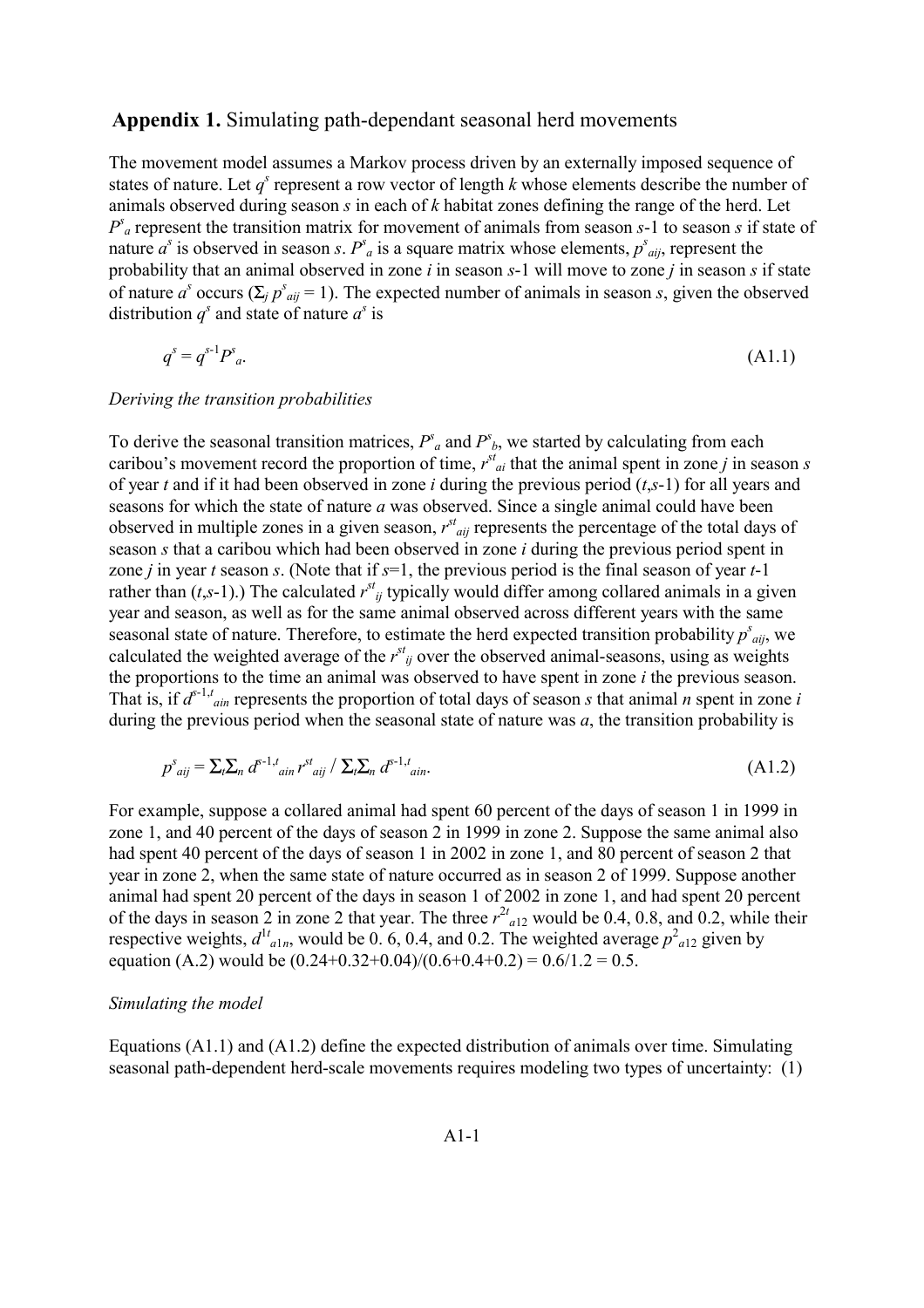uncertainty associated with the state of nature representing seasonal weather along with its ecological consequences, and (2) uncertainty associated with the movement of animals given the season and state of nature. To explain the simulation protocol, we start with the example of a single animal observed in an initial time period (0)*,* corresponding to season *s*-1 in a simulation year. Let  $x^0$  represent a row vector of length *k* describing the position of the animal among the *k* zones in that initial period. The animal will be observed in one of the *k* zones -- for example, zone *i* -- that is,  $x^0_i = 1$ ;  $x^0_j = 0$ ,  $j \neq i$ . The model starts a new time step by randomly drawing one of two states of nature for time *t* with a 50 percent probability. Suppose the state of nature (seasonal weather) in period 1 is revealed to be condition *c*. The probability that the animal will be observed in each of the  $k$  zones in period 1 is given by the vector  $p<sup>1</sup>$  such that

$$
p^1 = x^0 P^s{}_c. \tag{A1.3}
$$

To accomplish the move to a new zone with probabilities specified by equation (A1.3), the model now draws another random number, *u*, from a uniform distribution between zero and one. Consider the cumulative probability matrix  $P^{*s}{}_{c}$  defined from  $P^{s}{}_{c}$  such that each element  $p^{*s}{}_{cij}$  of matrix  $P^{*s}$ <sup>*c*</sup> equals the row sum from 1 to *j* of  $p^{s}$ <sub>*cij*</sub>. That is,

$$
p^{*s}_{\text{cij}} = p^s_{\text{cij}}, (j = 1);
$$
  
\n
$$
p^{*s}_{\text{cij}} = p^s_{\text{cij}} + p^{*s}_{\text{cij-1}}, (1 \le j \le k).
$$
\n(A1.4)

For each row of  $P^{*s}$ , one destination column *j* will contain the largest  $p^{*s}$ <sub>*cij*</sub> for which  $p^{*s}$ <sub>*cij*</sub>  $\leq u$ . Define  $Y^1$ <sub>c</sub> as a square *k* by *k* matrix whose elements  $y^1$ <sub>*ij*</sub> = 1 if *j* corresponds to the destination for row *i* with maximum  $p^{*s}{}_{cij} \leq u$ :

$$
y_{ij}^{1} = 1, \text{ if } p^{*s}{}_{cij} = \max_{j} p^{*s}{}_{cij} \mid (p^{*s}{}_{cij} \le u.)
$$
  
\n
$$
y_{ij}^{1} = 0, \text{ otherwise.}
$$
\n(A1.5)

Finally, the model moves the animal to a position in period 1 described by the vector  $x^1$ .

$$
x^1 = x^0 Y_c'.
$$
 (A1.6)

The sequence is repeated for the next season corresponding to period 2, with a new random draw for the state of nature and a random move according to the season *s*+1 transition matrix associated with the newly revealed state of nature, and so on.

The model scales up from movement of a single animal to movement of the herd by defining a set of *n clusters* of animals, each of size *m*. Each of the *m* animals in a given cluster moves together among zones as if it were a single animal, according to the dynamics of equations (A1.3 through A1.6). While all the clusters use the same outcome for the seasonal state of nature in a given time step, each cluster has its own independent random draw for the vector *u*, used for random assignment to zones. The distribution of the herd among zones at time 1 is built up, therefore, from the sum over *n* of  $q_n x_n^1$ .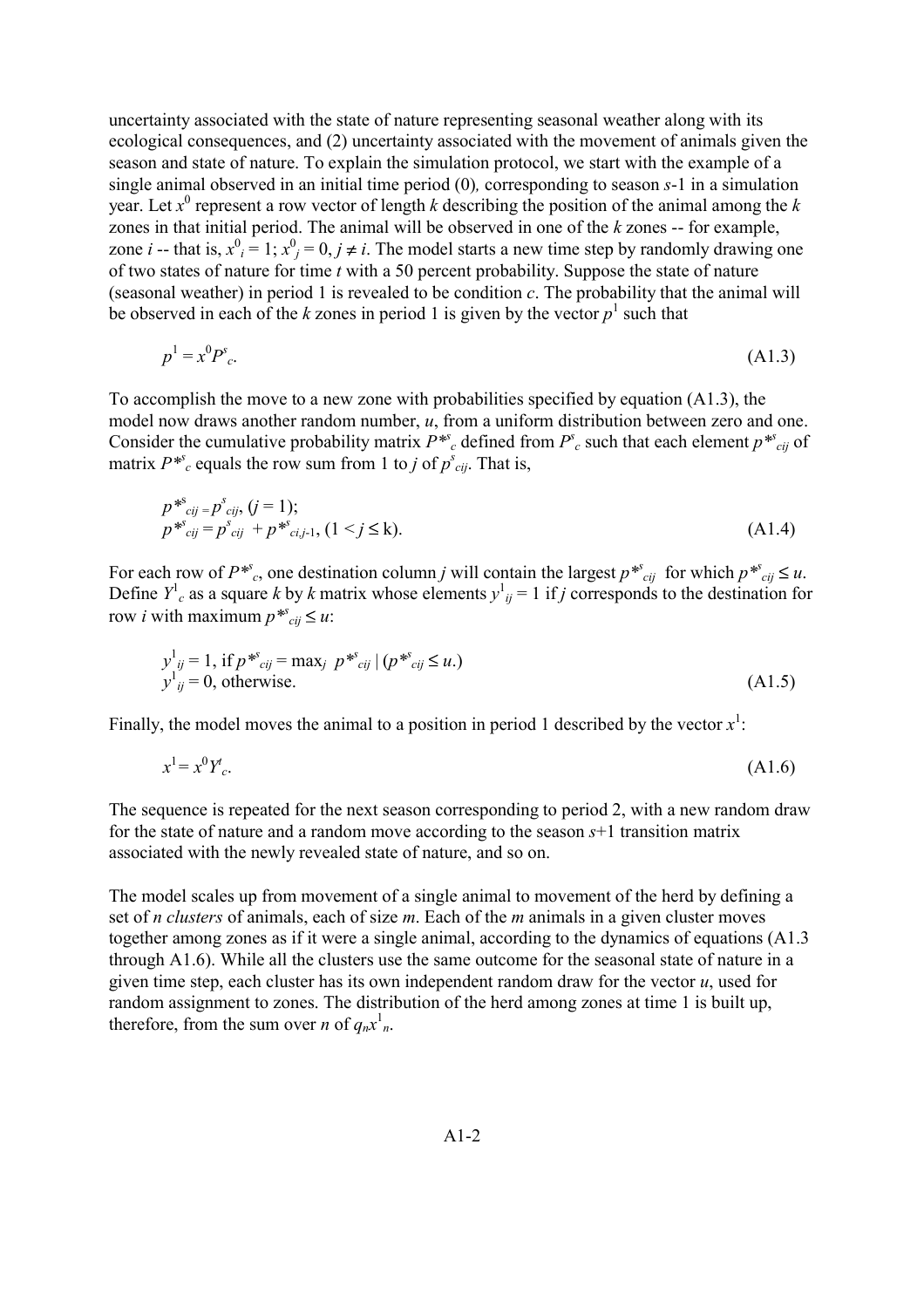An example (Table A1.1) illustrates an example for one animal in a single time step: fall migration (August 8 – October 7). Table A1.1a shows the transition matrix,  $P^s$ , for its two possible climatic states, i.e., whether the first snowfall arrives early or late in the season, and Table A1.1b shows the associated cumulative probability matrix, *P\*<sup>s</sup>* . Since animals were never observed in zones 7, 9, 10, 11 or 12 during the previous season (mid summer) those rows are omitted from the table. Assume that the animal was in the Chandalar Basin region (Zone 4) the previous season, and that fall snow came early that year. The model generates a random number uniformly distributed between zero and one: for example, 0.427. It then goes to the zone 4 row of the 'Early snowfall' cumulative probability table (first row of shaded cells), to find the largest entry that does not exceed 0.427 (in this case, the third number, 0.107; the model moves the animal to zone 3 ). If fall snow had been *late* instead of *early*, the model would have used the late snowfall table and searched across row 4 until it found the value 0.359, which would have kept the animal in zone 4.

**Table A1.1** (**a**) Transition table for fall migration season (Aug 8-Oct 7) for two environmental conditions: early and late snowfall. (**b**) Cumulative probability table for model lookup. Shaded rows indicate the numbers used in the example.

| (a)      |           |       |       |       |       | Normalized probability that caribou move into zone: |       |       |       |       |       |       |    |       |
|----------|-----------|-------|-------|-------|-------|-----------------------------------------------------|-------|-------|-------|-------|-------|-------|----|-------|
|          | From zone |       |       | 3     | 4     | 5                                                   | 6     |       | 8     | 9     | 10    | 11    | 12 | 13    |
|          |           | 0.018 | 0.342 | 0.081 | 0.450 | 0.027                                               | 0.027 |       |       |       |       |       |    | 0.054 |
|          | 2         | 0.038 | 0.221 | 0.198 | 0.189 | 0.247                                               | 0.064 | 0.004 | 0.002 |       |       |       |    | 0.038 |
| snowfall | 3         |       | 0.027 | 0.329 | 0.116 | 0.335                                               | 0.181 |       | 0.011 | 0.001 |       |       |    |       |
|          | 4         |       | 0.015 | 0.092 | 0.409 | 0.326                                               | 0.091 |       | 0.060 |       |       | 0.007 |    |       |
| Early    | 5         |       | 0.020 | 0.146 | 0.083 | 0.453                                               | 0.184 | 0.001 | 0.103 | 0.003 |       | 0.007 |    |       |
|          | 6         |       | 0.030 | 0.065 | 0.065 | 0.476                                               | 0.349 | 0.001 | 0.015 |       |       |       |    |       |
|          | 8         |       |       |       |       | 0.500                                               |       |       | 0.500 |       |       |       |    |       |
|          | 13        |       | 0.224 |       | 0.139 | 0.004                                               |       |       |       |       |       |       |    | 0.633 |
|          | ı         | 0.002 | 0.191 | 0.107 | 0.179 | 0.356                                               | 0.079 | 0.002 | 0.019 |       |       |       |    | 0.065 |
|          | 2         | 0.005 | 0.170 | 0.129 | 0.225 | 0.343                                               | 0.089 | 0.004 | 0.025 | 0.001 | 0.001 | 0.001 |    | 0.007 |
| snovfall | 3         |       | 0.006 | 0.160 | 0.058 | 0.507                                               | 0.206 | 0.002 | 0.047 | 0.010 | 0.001 | 0.004 |    |       |
|          | 4         |       | 0.023 | 0.086 | 0.251 | 0.382                                               | 0.145 | 0.011 | 0.047 | 0.017 | 0.003 | 0.035 |    |       |
|          | 5         |       | 0.003 | 0.119 | 0.134 | 0.494                                               | 0.118 | 0.011 | 0.086 | 0.017 | 0.003 | 0.016 |    |       |
| Late     | 6         |       | 0.006 | 0.129 | 0.094 | 0.395                                               | 0.258 | 0.004 | 0.060 | 0.047 |       | 0.007 |    |       |
|          | 13        |       |       |       |       | 0.136                                               | 0.011 |       |       |       |       |       |    | 0.852 |
|          |           | 0.007 | 0.399 | 0.730 | 0.940 | 2.613                                               | 0.906 | 0.034 | 0.284 | 0.092 | 0.007 | 0.062 |    | 0.924 |

|  | Normalized probability that caribou move into zone. |  |  |
|--|-----------------------------------------------------|--|--|
|--|-----------------------------------------------------|--|--|

| (b)      |           |       |       |       |       | Cumulative probability $>=x$ that caribou move into zone: |       |       |       |       |       |       |       |       |
|----------|-----------|-------|-------|-------|-------|-----------------------------------------------------------|-------|-------|-------|-------|-------|-------|-------|-------|
|          | From zone |       |       | 3     | 4     | 5                                                         | 6     |       | 8     | 9     | 10    | 11    | 12    | 13    |
|          | ı         | 0.018 | 0.360 | 0.441 | 0.892 | 0.919                                                     | 0.946 | 0.946 | 0.946 | 0.946 | 0.946 | 0.946 | 0.946 | 1.000 |
|          | 2         | 0.038 | 0.259 | 0.457 | 0.646 | 0.893                                                     | 0.956 | 0.960 | 0.962 | 0.962 | 0.962 | 0.962 | 0.962 | 1.000 |
| snowfall | 3         | 0.000 | 0.027 | 0.356 | 0.472 | 0.807                                                     | 0.988 | 0.988 | 0.999 | 1.000 | 1.000 | 1.000 | 1.000 | 1.000 |
|          | 4         | 0.000 | 0.015 | 0.107 | 0.516 | 0.842                                                     | 0.933 | 0.933 | 0.993 | 0.993 | 0.993 | 1.000 | 1.000 | 1.000 |
| Early    | 5         | 0.000 | 0.020 | 0.166 | 0.249 | 0.701                                                     | 0.886 | 0.887 | 0.990 | 0.993 | 0.993 | 1.000 | 1.000 | 1.000 |
|          | 6         | 0.000 | 0.030 | 0.094 | 0.159 | 0.634                                                     | 0.984 | 0.985 | 1.000 | 1.000 | 1.000 | 1.000 | 1.000 | 1.000 |
|          | 8         | 0.000 | 0.000 | 0.000 | 0.000 | 0.500                                                     | 0.500 | 0.500 | 1.000 | 1.000 | 1.000 | 1.000 | 1.000 | 1.000 |
|          | 13        | 0.000 | 0.224 | 0.224 | 0.363 | 0.367                                                     | 0.367 | 0.367 | 0.367 | 0.367 | 0.367 | 0.367 | 0.367 | 1.000 |
|          | ı         | 0.002 | 0 193 | 0.300 | 0.479 | 0.835                                                     | 0.914 | 0.916 | 0.935 | 0.935 | 0.935 | 0.935 | 0935  | 1.000 |
|          | 2         | 0.005 | 0.175 | 0.305 | 0.530 | 0.873                                                     | 0.962 | 0.966 | 0.991 | 0.992 | 0.993 | 0.993 | 0.993 | 1.000 |
| snowfall | 3         | 0.000 | 0.006 | 0.166 | 0.224 | 0.731                                                     | 0.937 | 0.939 | 0.986 | 0.995 | 0.996 | 1.000 | 1.000 | 1.000 |
|          | 4         | 0.000 | 0.023 | 0.109 | 0.359 | 0.741                                                     | 0.887 | 0.898 | 0.945 | 0.962 | 0.965 | 1.000 | 1.000 | 1.000 |
| ate      | 5         | 0.000 | 0.003 | 0.122 | 0.256 | 0.750                                                     | 0.867 | 0.878 | 0.964 | 0.981 | 0.984 | 1.000 | 1.000 | 1.000 |
| L        | 6         | 0.000 | 0.006 | 0.135 | 0.229 | 0.624                                                     | 0.882 | 0.886 | 0.947 | 0.993 | 0.993 | 1.000 | 1.000 | 1.000 |
|          | 13        | 0.000 | 0.000 | 0.000 | 0.000 | 0.136                                                     | 0.148 | 0.148 | 0.148 | 0.148 | 0.148 | 0.148 | 0.148 | 1.000 |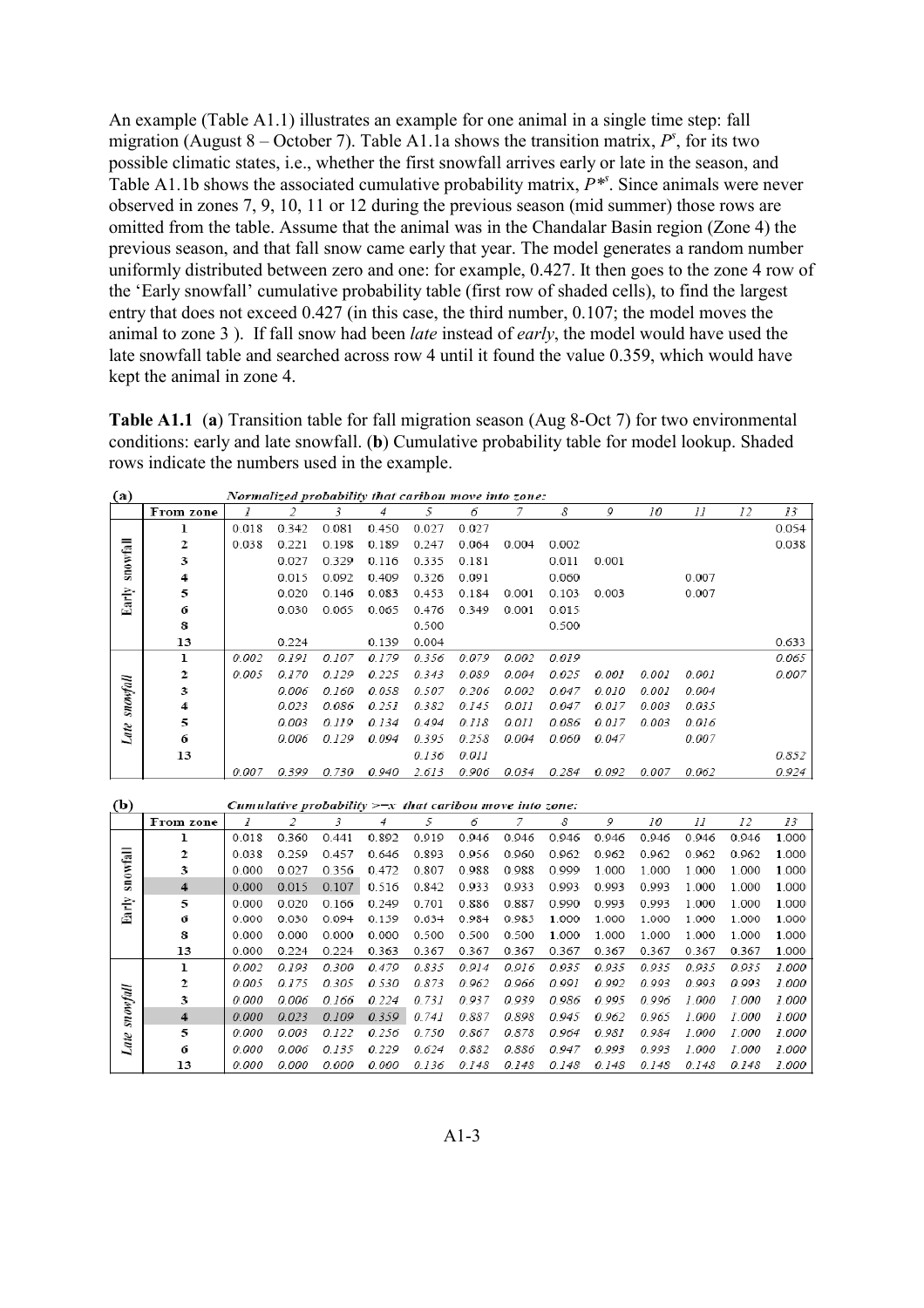The transition tables determine movement of animals into the 13 large zones. To place each of the *m* animals in a cluster into the 39 smaller hunting subzones, the model uses the results of the kernel analysis described in McNeil et al. (2005). That analysis calculated utilization density grids for the 16 seasonal condition combinations (8 seasons x 2 conditions per season) from the same satellite collar dataset (McNeil et al. 2005: Table 2). We derived a conditional subzone transition matrix,  $H_{qj}^s$ , for the relevant season and climate driver from these McNeil et al. (2005) density grids. The elements of  $H^s_{qj}$ ,  $h^s_{qjz}$ , express the probability that an animal will be found in subzone *z*, given assignment to the larger zone *j*. We calculated the conditional subzone cumulative probability table,  $H^{*s}$ <sub>*aj*</sub>, with elements  $h^{*s}$ <sub>*ajz*</sub>, as given by equation (A1.7):

$$
h^{*s}{}_{c j z} = h^{s}{}_{c j z}, (z = 1);
$$
  
\n
$$
h^{*s}{}_{c j z} = h^{s}{}_{c j z} + h^{*s}{}_{c j, z-1}, (1 < z \le g_j).
$$
  
\n(A1.7)

Once a cluster of animals moves to zone *j* according to equations (A1.3-A1.6), the model draws a separate random number for each of the *m* members of the cluster, looking this number up in the relevant  $H^{*s}$ <sub>*aj*</sub> table of subzone cumulative probabilities to assign each animal in the cluster to one of zone *j*'s *gj* subzones. The potential to simulate two hierarchical levels of random movement provides flexibility for modeling spatial heterogeneity of herd dynamics.

# *Running the model and evaluating model results against empirical observations*

We ran 1,000 Monte Carlo simulations, each with 28 animals spanning a 19-year simulation period: June 1985 - May 2003, using historical seasonal environmental states (Figure A1.1). Observed calving distributions from June 1985 using (Griffith et al. 2002) initialized the model. Each model run moved 7 clusters of 4 animals apiece into one of the 13 large zones with seven random draws per season. Four additional random draws per season for each of the 7 groups assigned the 4 caribou within each cluster individually to subzones.

Figure A1.1. Environmental conditions by season and year used for historical simulation.

| Model year <sup>a</sup> | 85 | 86 | 87 | 88 | 89 | 90 91 |  |  | 92 93 94 95 96 97 98 99 |  | 00 <sup>1</sup> | 01 | 02 | 03 |
|-------------------------|----|----|----|----|----|-------|--|--|-------------------------|--|-----------------|----|----|----|
| Calving                 |    |    |    |    |    |       |  |  |                         |  |                 |    |    |    |
| Post-calving            |    |    |    |    |    |       |  |  |                         |  |                 |    |    |    |
| Summer (A and B)        |    |    |    |    |    |       |  |  |                         |  |                 |    |    |    |
| Fall (A and B)          |    |    |    |    |    |       |  |  |                         |  |                 |    |    |    |
| Winter                  |    |    |    |    |    |       |  |  |                         |  |                 |    |    |    |
| Spring                  |    |    |    |    |    |       |  |  |                         |  |                 |    |    |    |

<sup>a</sup> The eight seasons of a model year run from calving in calendar year  $t$  through spring of calendar year  $t+1$  (i.e., Calving in the first column represents June 1985, while Spring represents April/May 1986). Summer and Fall are each subdivided into two model seasons (see Table 3 for details). Sample sizes (number of animals collared) for each seasonal condition ranged from 41 to 93.

# Symbol legend:

- Late snowmelt or snowfall, shallow snow Early snowmelt or snowfall, shallow snow
- 
- 

Fast vegetation green-up Slow vegetation green-up High insect abundance Low insect abundance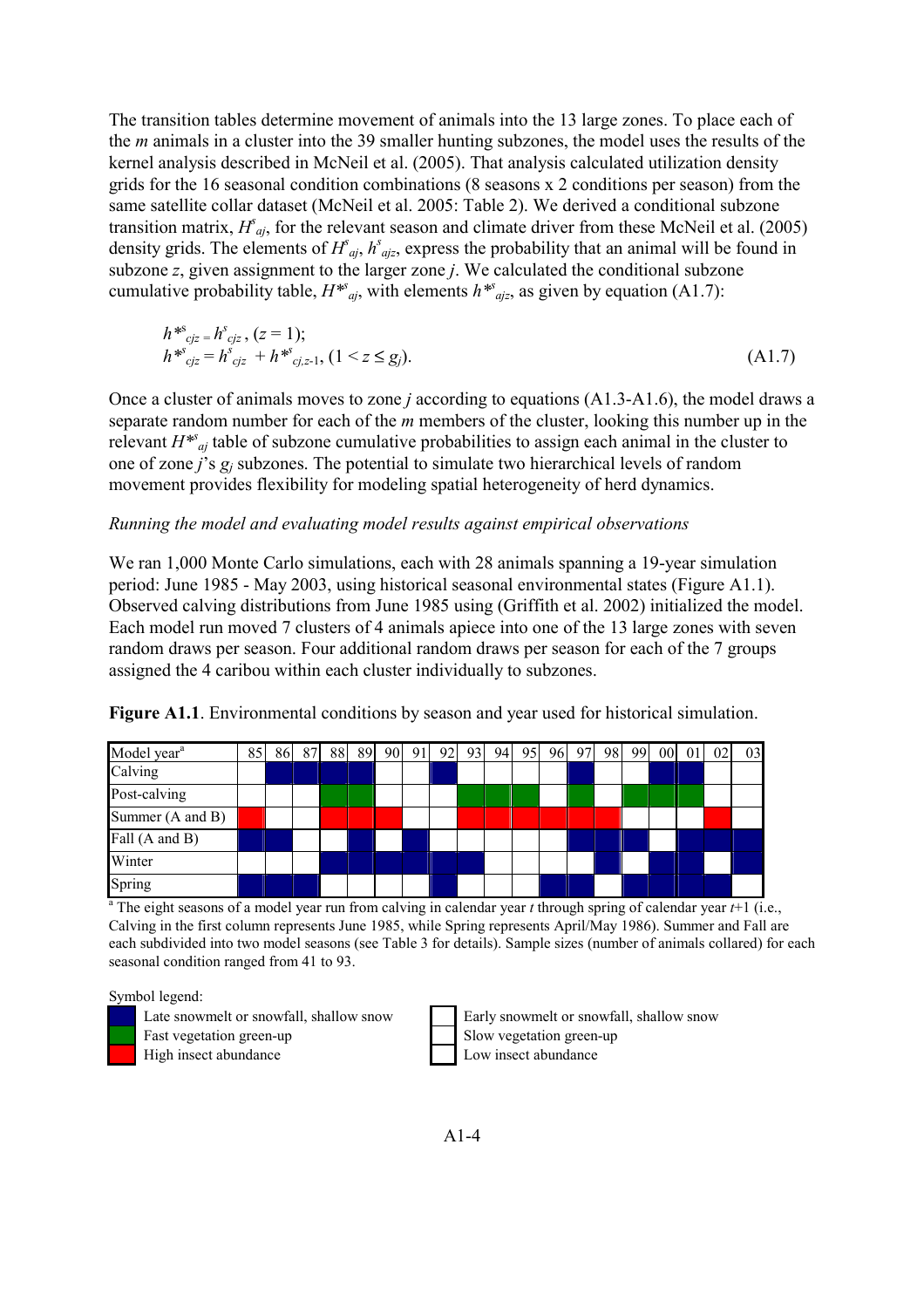We took the output of the 1,000 runs, and computed the  $5<sup>th</sup>$  percentile,  $50<sup>th</sup>$  percentile,  $95<sup>th</sup>$ percentile number of caribou in each of the 39 hunting subzones for each year-season, and also summed the total number of animals over all 1,000 runs. This sum represented a dynamic simulation of the distribution of 28,000 animals. Since the Porcupine Caribou Herd during this period averaged around 140,000 animals, multiplying by 5 provides an estimate of the actual expected total number of animals by subzone. Although the approach outlined above differs from that of computing density kernels, the simulated caribou abundance by subzone mimics what would be obtained from computing a conditional density kernel for each season, given the environmental state and the caribou distribution the previous season.

# *Presence/absence cross-tabulations with observed satellite collar location data*

To confirm that the model had been correctly parameterized and coded, we compared model simulation output with the original satellite location point data from which it was derived. Using GIS overlays, we compared the satellite collar data (19,509 individual location points) to the model output joined to subzone polygons. Next, we compared observed caribou locations (the satellite data) with predicted distributions (the model) for each season and year by subzone. This produced a dataset of 5,616 data points – 39 subzones by 8 seasons per year by 18 years – at different statistical thresholds: 5 percent, 50 percent, and 95 percent. (Although collar data spanned 19 years, no collars transmitted location data in 1996.)

We cross-tabulated the number of instances (i.e., the number of seasons by subzone and year) that model predictions and satellite locations agreed or disagreed. In this 'cross-tab' analysis there were four possible outcomes: (a) model predicted animals in the same subzone where caribou were observed (true positive:  $+$ ); (b) model predicts no animals where no animals were observed (true negative: -/- ); (c) model predicts no animals where animals were observed (false negative: -/+); (d) model predicts animals where no animals were observed (false positive: +/-).

The cross-tabulations between the satellite locations and model output showed that the model generated results that were consistent with the original satellite collar locations. Table A1.2 summarizes the results of the cross-tab analysis. The top panel of the cross-tab analysis compares the satellite data with output from the 95<sup>th</sup> percentile model run (100=most animals in a subzone that year and season, 0=least). There were 2,856 cases (51 percent of 5,616 total subzone-seasonyears) in which the model predicted that caribou were absent (i.e., no caribou clusters in that subzone). In 73 (2.6%) of these were cases, at least one satellite location was recorded, while the remaining 2,783 cases (97.4%) had no satellite collars present. Hence, using a conservative model threshold for predicting caribou absence, there was a high correlation with the satellite data: the model rarely predicted caribou absence when satellite data showed presence.

Of the 1,164 cases in which at least one collared caribou was observed in a subzone-season-year, Table A1.2 showed that the model assigned caribou to the correct subzone in 1,091 cases (93.6%), and failed to assign caribou in 73 cases (6.4%). The 5th percentile threshold describes where the model almost always predicted caribou presence in a given subzone, season, and year. In the 5th percentile results, the model predicted that caribou were very likely to be present in only 1.4 (81) percent of subzone-season-year cases. In most of these cases (52, or 64.2%),